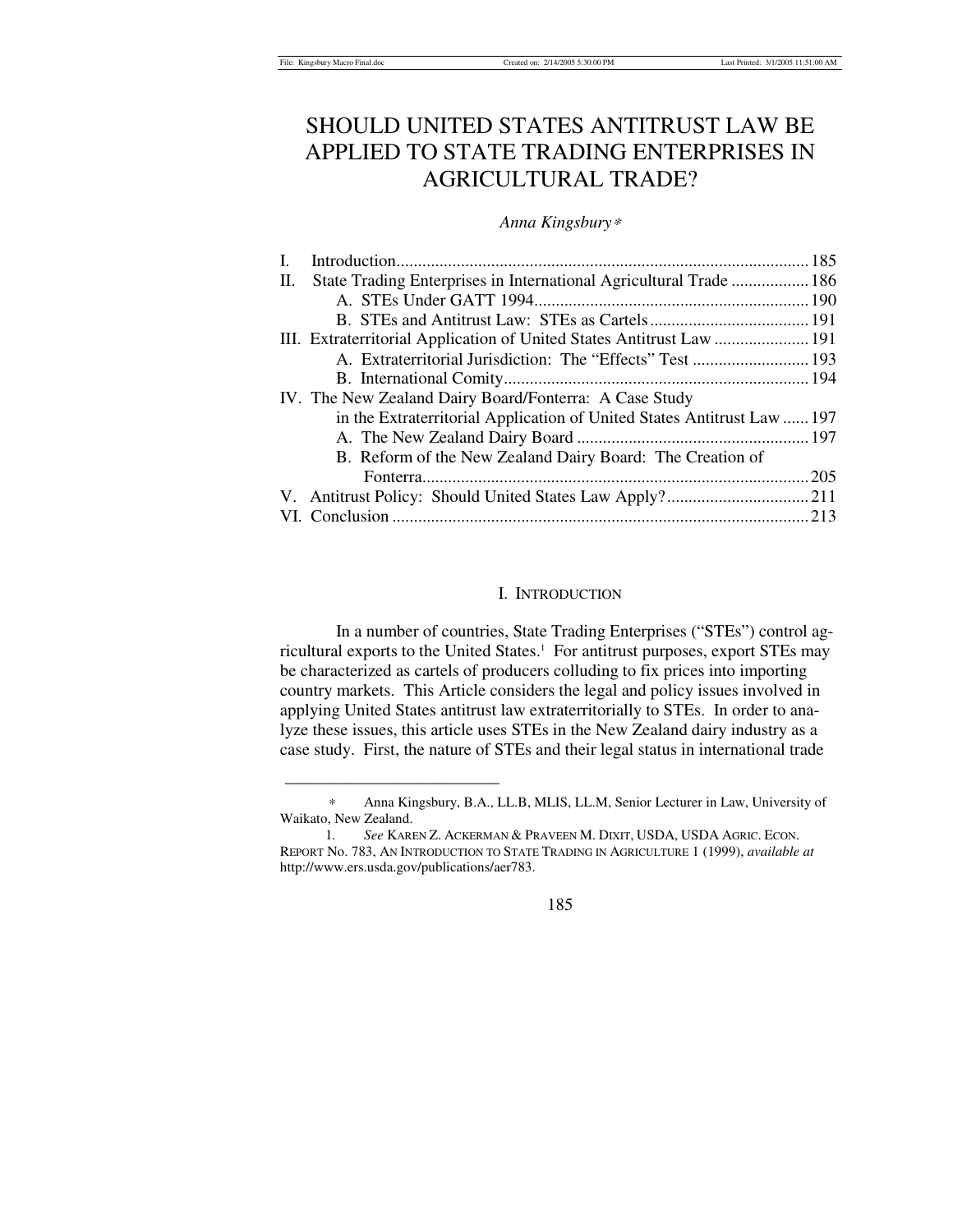law will be discussed. The Article next considers the potential liability of STEs in United States antitrust law, with particular reference to the New Zealand Dairy Board and its successor company, "Fonterra." Because these STEs could be characterized as price-fixing cartels, depending on findings of market definition and market power, United States courts would have antitrust jurisdiction, unless this jurisdiction was excluded by considerations of comity.

This Article also considers the broader issue of applying United States antitrust law to export STEs in their agricultural trade context, and the corresponding policy implications. World agricultural trade is highly distorted and characterized by protectionist practices including producer subsidies, quotas and tariffs.2 The United States imposes lawful tariff rate quotas on agricultural imports. It is argued that these quotas form anticompetitive output limitations that have the effect of raising U.S. consumer prices to the level of a profit maximizing, or monopoly, price. Under this means of analysis, a price-fixing cartel could not profitably further raise United States consumer prices, and United States consumers would not gain from a successful antitrust action. More broadly, because agricultural trade is subject to high levels of protectionism in the United States, it is argued that application of United States antitrust law is not an appropriate remedy. Antitrust law may arguably become a more justifiable remedy if world agricultural trade is liberalized, or if the United States does not apply protectionist measures. However, until those preconditions are met, the application of antitrust law to export STEs in agriculture would be an unjustified exercise of United States trade power.

## II. STATE TRADING ENTERPRISES IN INTERNATIONAL AGRICULTURAL TRADE

State Trading Enterprises take a number of forms: some control imports, some control exports, and some control both. The focus of this Article is on exporting STEs which act as "single desk sellers" of agricultural products. Historically, these took the form of state marketing boards.3 More recently, they are also private companies, with single desk seller status or privileges.<sup>4</sup> Modern STEs developed as marketing boards after World War I, primarily in the British Commonwealth.<sup>5</sup> The United States also operated a quasi-STE through the

<sup>2</sup>*. See* ACKERMAN & DIXIT, *supra* note 1, at 4.

<sup>3</sup>*. See* ACKERMAN & DIXIT, *supra* note 1, at 2.

<sup>4</sup>*. See id.*

 <sup>5.</sup> Michael T. Roberts, *The Unique Role of State Trading Enterprises in World Agricultural Trade: Sifting Through Rhetoric,* 6 DRAKE J. AGRIC. L. 287, 291 (2001).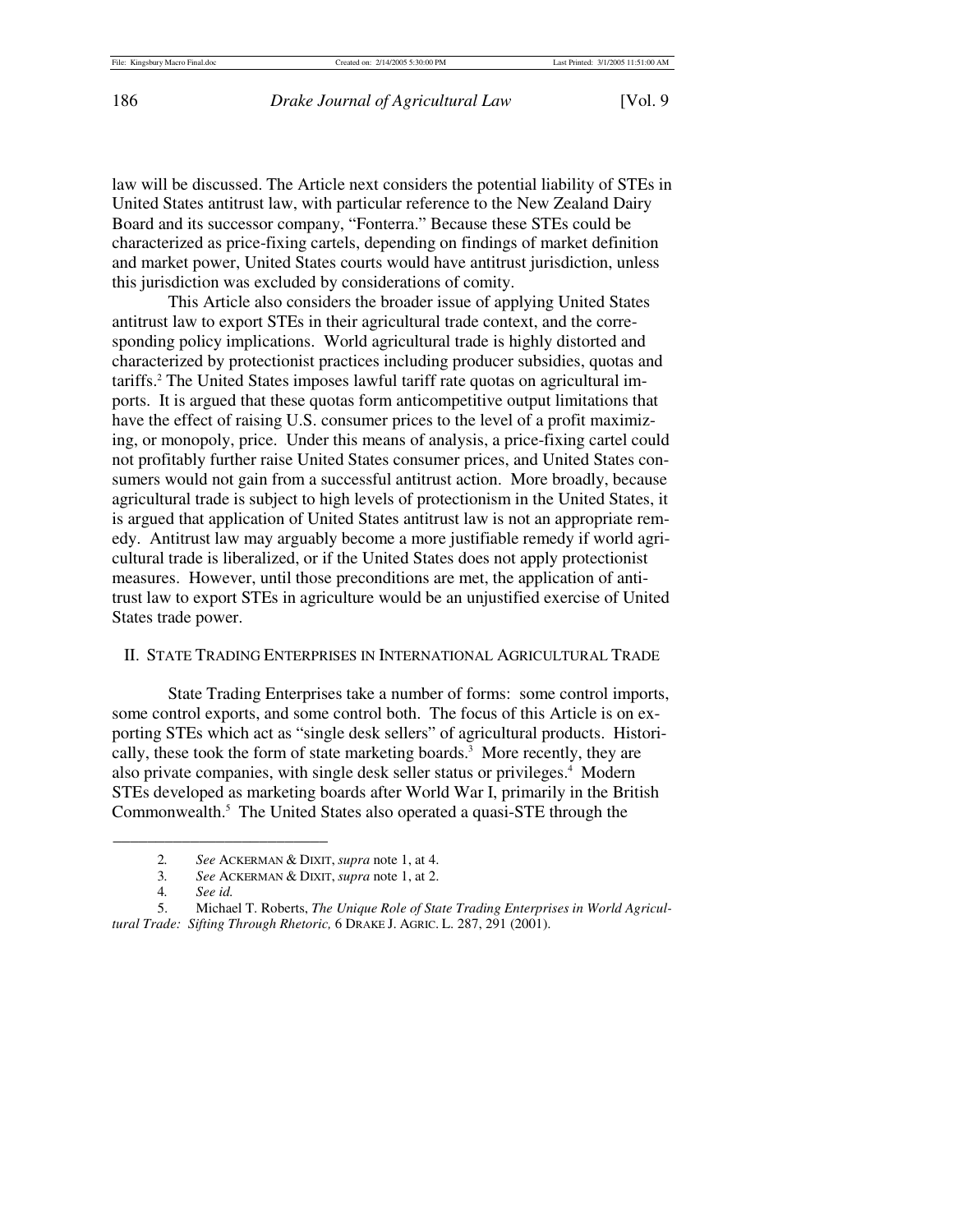Commodity Credit Corporation until 1996.<sup>6</sup> Developing countries also saw the establishment of STEs during and after World War II, with the assistance of the World Bank.<sup>7</sup>

As a matter of industrial policy, many nations maintain STEs that control exports of particular commodities.<sup>8</sup> STEs are particularly common in agriculture.<sup>9</sup> They are used by many countries that export agricultural products; they are also common in developing countries.10 The stated objectives of exportcontrolling STEs are: maximize the returns to individual growers and producers through combined marketing and selling efforts, increase international demand, and ensure consistent quality. Typically, this is achieved through "single desk" marketing, under which the STE is granted exclusive rights to market the product internationally.<sup>11</sup>

Countries typically use export STEs to boost domestic producer prices by granting the STE monopsony power over domestic production and sole export status.<sup>12</sup> Individual producers are able to reduce risk through STE price pooling.<sup>13</sup> In addition, STEs achieve economies of scale in marketing, transportation, insurance and quality control that are not available to individual producers.<sup>14</sup> As com-

\_\_\_\_\_\_\_\_\_\_\_\_\_\_\_\_\_\_\_\_\_\_\_\_\_

 11*. See*, *e.g.*, AUSTRALIAN WHEAT BOARD, *supra* note 8 (showing the duties of Australia's STE as exclusive manager and marketer of all Australia's bulk wheat exports).

 <sup>6</sup>*. Id*. at 292; ACKERMAN & DIXIT, *supra* note 1, at 4.

 <sup>7</sup>*. See* Roberts, *supra* note 5, at 292. Today, however, the World Bank is advocating reform of STEs in the interests of free trade. *See generally* MERLINDA INGCO & FRANCIS NG, DISTORTIONARY EFFECTS OF STATE TRADING IN AGRICULTURE: ISSUES FOR THE NEXT ROUND OF MULTILATERAL TRADE NEGOTIATIONS (World Bank, Policy Research Working Paper No. 1915, 1998) (showing some distortionary effects of STEs that these World Bank employees think should be addressed in trade negotiations), *available at*

http://www.econ.worldbank.org/view.php?type=5&id=758.<br>8. See, e.g., AUSTRALIAN WHEAT BOARD, SUMN

 <sup>8</sup>*. See*, *e.g.*, AUSTRALIAN WHEAT BOARD, SUMMARY (explaining the role of Australia's STE for wheat), *at*

http://www.awb.com.au/AWBL/Launch/Site/AboutAWB/Content/AboutAWB/Summary/Summary .htm (last visited Jan. 18, 2005).

<sup>9</sup>*. See* ACKERMAN & DIXIT, *supra* note 1, at 1.

 <sup>10</sup>*. See*, *e.g.*, WORKING PARTY ON STATE TRADING ENTERPRISES, WTO, *New and Full Notification Pursuant to Article XVII:4(a) of the GATT 1994 and Paragraph 1 of the Understanding of the Interpretation of Article XVII – India* [hereinafter *India Notification*] G/STR/N/7/IND (Oct. 8, 2001) (showing India's STEs as notified to the World Trade Organization; additional notifications are also available for other countries, such as Fiji, Canada, Australia, and New Zealand), *available at* http://docsonline.wto.org.

 <sup>12.</sup> ACKERMAN & DIXIT, *supra* note 1, at 11.

 <sup>13</sup>*. See* Roberts, *supra* note 5, at 299.

 <sup>14.</sup> ACKERMAN & DIXIT, *supra* note 1, at 11.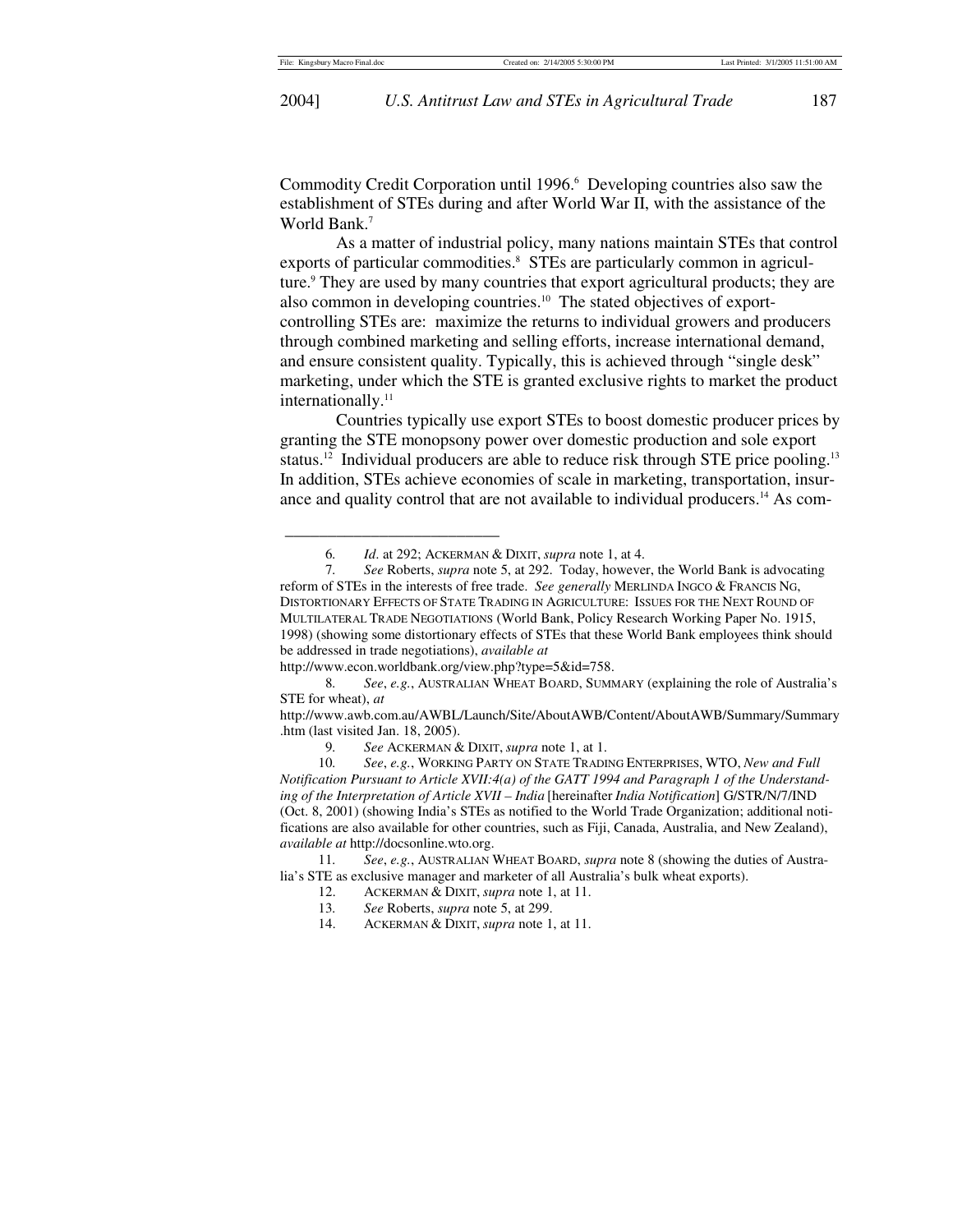modities are exported into higher value markets with tariff rate quotas, STEs also serve to ensure that producers benefit from higher prices.<sup>15</sup> Developing countries commonly use STEs to control both exports and imports, thereby stabilizing prices and ensuring a constant food supply.16

In recent years, the United States has led opposition to STEs in WTO agriculture negotiations.17 The United States and other opponents of STEs, including countries within the European Union, complain that STEs have unfair competitive advantages and distort trade.18 In relation to single desk sellers, specific criticisms include: lack of transparency in purchasing or selling prices, government financial backing that insulates the STE from financial risks faced by other exporters; other government subsidies and privileges afforded to STEs; monopsony control over guaranteed supplies, permitting forward contracts without commercial risks; the ability to practice price discrimination between domestic and export markets, or between different export markets; price flexibility; and the ability to insulate producers through use of a price pooling system designed to enhance producer prices.<sup>19</sup> It is argued that non-STE exporters are unfairly disadvantaged when seeking to export to developing country markets, and allocative inefficiencies may arise because production is not directly responsive to market signals.<sup>20</sup>

15*. See id.*

\_\_\_\_\_\_\_\_\_\_\_\_\_\_\_\_\_\_\_\_\_\_\_\_\_

17*. See* Roberts, *supra* note 5, at 292.

 18. In the WTO agricultural negotiations post-Doha, the United States seeks: (i) "[t]o end exclusive export and domestic procurement rights to ensure private sector competition in markets controlled by single desk exporters;" (ii) "[t]o eliminate the use of government funds or guarantees to support or ensure the financial viability of single desk exporters;" and (iii) "[t]o establish WTO requirements for notifying acquisition costs, export pricing, and other sales information for single desk exporters." *Hearing on the Canadian Wheat 301 Decision Before the Senate Comm. on Commerce, Sci., and Transp.,* 107th Cong. 5-7 (2002) [hereinafter *Hearing*] (statement of Ambassador Allen F. Johnson, Chief Agriculture Negotiator, Office of the U.S. Trade Rep.), *available at* http://commerce.senate.gov/hearings/041902johnson.pdf.

 19. Hugh Maginnis, *State-Trading Enterprises: Existence of Monopolies Is no Longer Justified*, 4 ECONOMIC PERSPECTIVES, May 1999, at 20-21, *at* http://usinfo.state.gov/journals/ites/0599/ijee/ag-hugh.htm (last visited Jan 18, 2005); *see generally* BRIAN PADDOCK, STATE TRADING AND INTERNATIONAL TRADE NEGOTIATIONS (Agric. and Agri-

Food Can., Trade Research Series No. 1991E, 1998) (listing many of the criticisms of STEs, but also rebutting rebutting some of them), *available at* http://www.agr.gc.ca/spb/raddra/publications/statenego\_e.pdf.

 20*. See* Maginnis, *supra* note 19, at 21; PADDOCK, *supra* note 19, at 12; *Hearing*, *supra* note 18, at 2.

 <sup>16</sup>*. See*, *e.g.*, *India Notification*, *supra* note 10, at 4.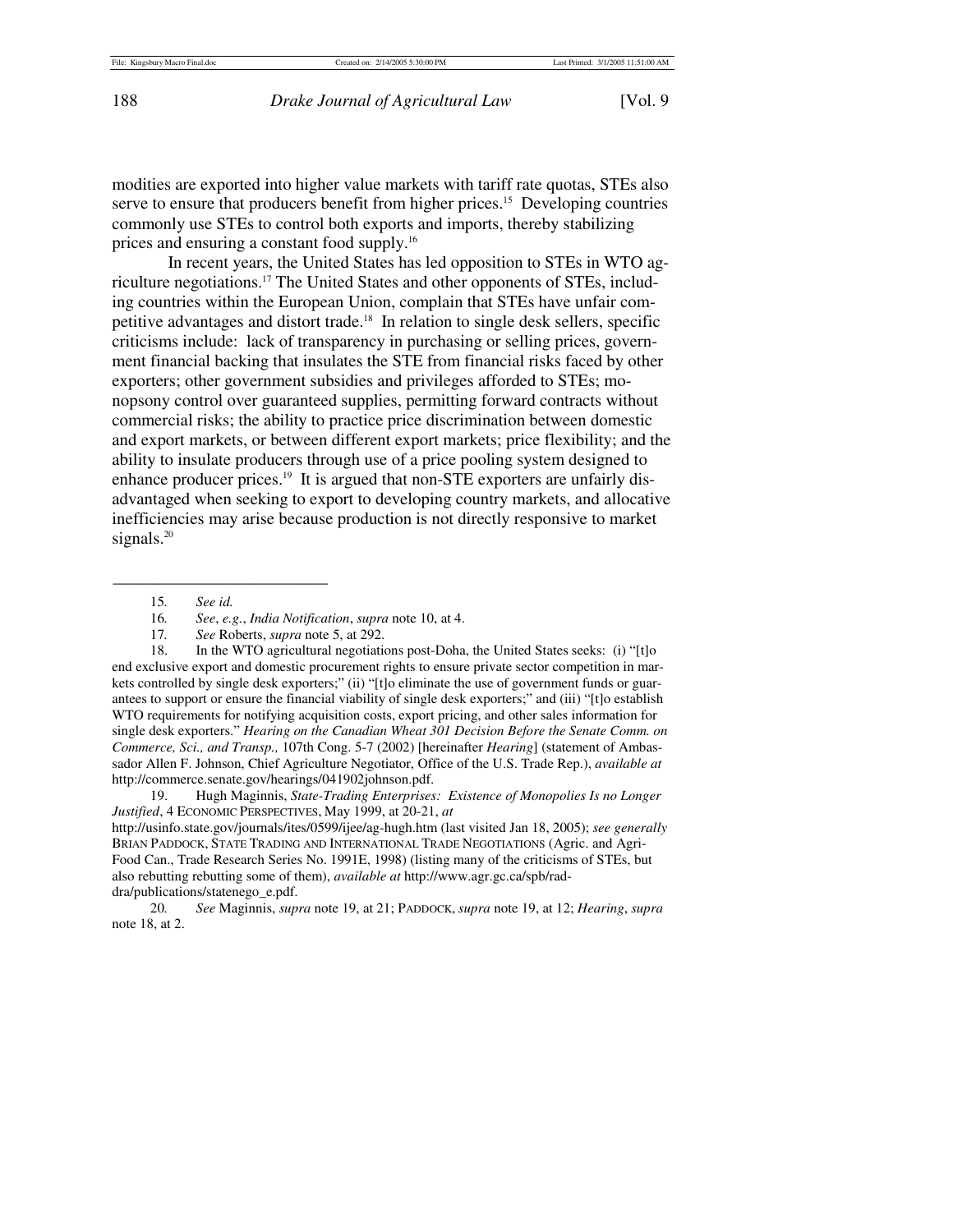Supporters of STEs argue that STEs have a valuable role in agricultural policy, produce efficiencies and economies of scale for small producers who compete in trade with multinational corporations, and are not necessarily trade distorting.<sup>21</sup> It is argued that export STEs operate in international markets similar to commercial corporations; therefore, the STEs do not have unfair advantages.<sup>22</sup> Further, STE supporters assert that critics of STEs are mistaken when the critics assume that without STEs, the market would be competitive, free of distortions, and market performance would be improved.<sup>23</sup>

International agricultural markets are not level playing fields—world agricultural trade is characterized by distortions. Agricultural trade widely varies from country to country in all aspects: from subsidies, $^{24}$  to types of producers, to protectionist trade polices.<sup>25</sup> Exporting countries face output limitations in the shape of tariff rate quotas.<sup>26</sup> Supporters of STEs argue that without STEs, producers would be unable to compete with multinationals and would not be able to prevent these powerful countries from abusing their market power.<sup>27</sup> Moreover, in response to criticisms about transparency, STE supporters argue STEs are not necessarily less transparent than private firms; rather, supporters assert, STEs are frequently *more* transparent than private firms that are not publicly traded.<sup>28</sup> In addition, notification requirements of the GATT require a level of transparency not required of private firms, thereby disadvantaging the STEs.<sup>29</sup> In response to

\_\_\_\_\_\_\_\_\_\_\_\_\_\_\_\_\_\_\_\_\_\_\_\_\_

 25. STEVE MCCORRISTON & DONALD MACLAREN, PERSPECTIVES ON THE STATE TRADING ISSUE IN THE WTO NEGOTIATIONS 14-15 (77th European Ass'n of Agric. Economists Seminar, Seminar No. 325, 2001) (providing an overview of research characterizing some markets in which STEs operate as imperfectly competitive), *available at* http://www.ptt.fi/eaaenjf/papers/mccorriston.pdf; *see generally* PADDOCK, *supra* note 19 (describing reasons why the market in which the Canadian Wheat Board operates is not perfectly competitive).

26*. See* PADDOCK, *supra* note 19, at 10.

 27. Roberts, *supra* note 5, at 313; *but see* MCCORRISTON & MACLAREN, *supra* note 25, at 2 (discussing anti-competitive behavior arising from exporting countries).

 28. PADDOCK, *supra* note 19, at 11-12 ("[M]any of the private firms are not publicly traded and they release even less information concerning their financial dealings than do most STEs. Moreover, given their transnational nature and the wide scope of their operations, it is by no means clear that such companies are, in fact, more transparent than exporting STEs.") (emphasis added).<br> $29.$ 

29*. See id.* at 8-9.

 <sup>21</sup>*. See* PADDOCK, *supra* note 19, at 7.

 <sup>22</sup>*. Id.* 

 <sup>23</sup>*. See id.* at 10.

 <sup>24</sup>*. See* Elizabeth Becker, *U.S. Unilateralism Worries Trade Officials*, N.Y. TIMES, Mar. 17, 2003, at A8 (stating the United States has approved a dramatic increase in farm subsidies over the last year).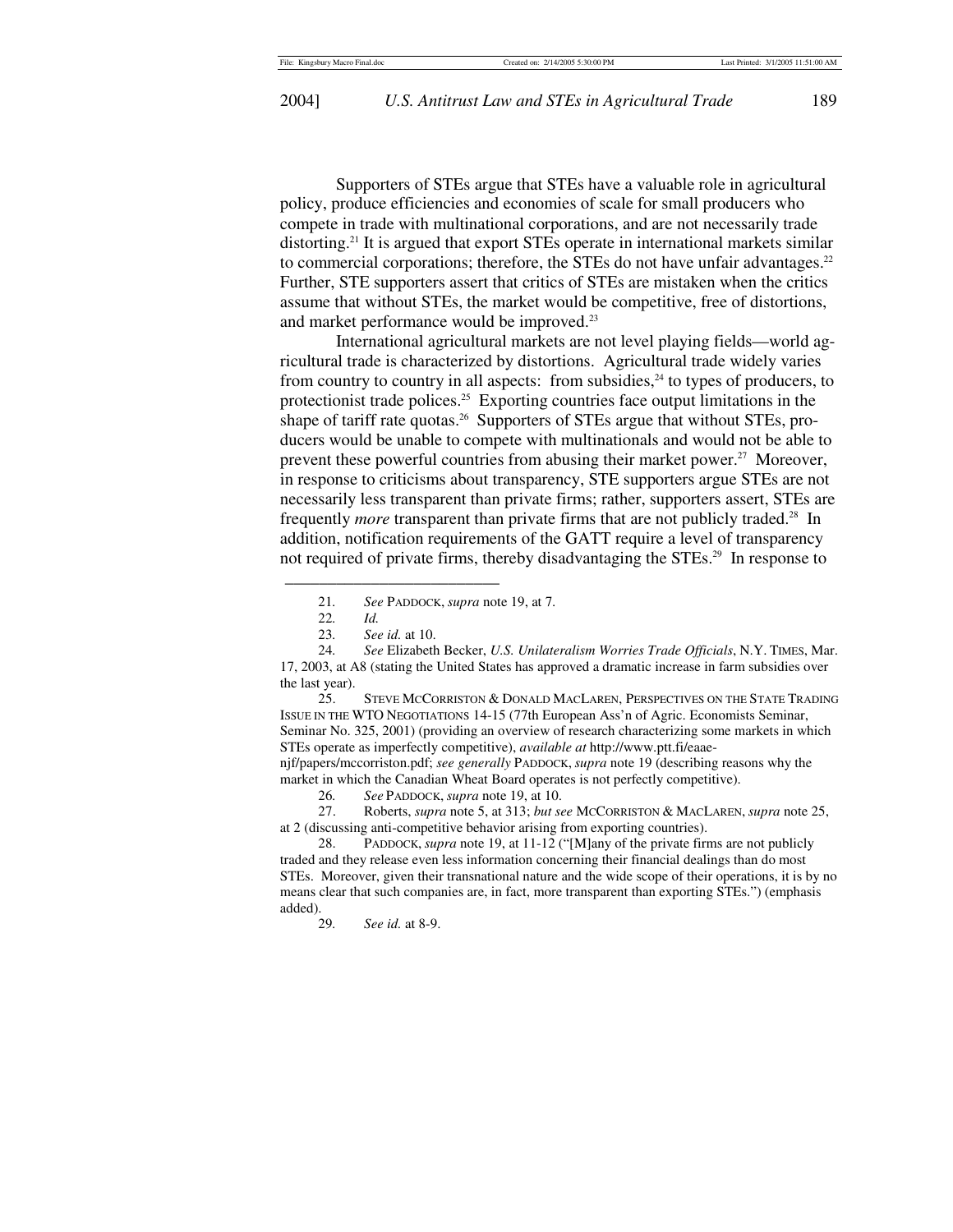price discrimination concerns, STE supporters argue that price discrimination can be pro-competitive and enhance economic efficiency.<sup>30</sup>

Exporting STEs raise a number of competition concerns, and these concerns are inextricably linked to international trade law. STEs are based on cooperative structures and involve producer collaboration during marketing and selling commodities. As a single desk seller, an STE requires that buyers of its country's produce fill their supply needs solely from the STE.31 As a result, individual producers are prohibited from selling direct.<sup>32</sup>

## A. *STEs Under GATT 1994*

Article XVII of the GATT 1994 expressly permits the formation of STEs. The Understanding on the Interpretation of Article XVII of the GATT 1994 provides a working definition of STEs, as follows:

Governmental and non-governmental enterprises, including marketing boards, which have been granted exclusive or special rights or privileges, including statutory or constitutional powers, in the exercise of which they influence through their purchases or sales the level or direction of imports or exports. <sup>33</sup>

The GATT requires STEs to act in accordance with the general principles of non-discrimination.<sup>34</sup> Additional GATT STE rules cover market access,<sup>35</sup> transparency,<sup>36</sup> and prohibit quantitative restrictions.<sup>37</sup> Under Article XVII, states are required to annually report their STEs to the WTO.<sup>38</sup>

 <sup>30</sup>*. Id*. at 13 (arguing that price discrimination can improve performance by reducing inefficiencies, "can enhance competition by facilitating experimentation in pricing," and can undermine "oligopoly discipline").

 <sup>31</sup>*. See* Maginnis, *supra* note 19, at 20 (stating private exporters have no choice but to buy their export supplies at a given market price [from the STE]).

<sup>32</sup>*. See id*. at 21 (stating "Producers . . . have no alternative but to sell to the single-desk exporter and take whatever price is offered.").

 <sup>33.</sup> Understanding on the Interpretation of Article XVII of the General Agreement on Tariffs and Trade 1994, [hereinafter Article XVII Understanding], *available at*  http://www.wto.org/english/docs\_e/legal\_e/08-17.pdf.

 <sup>34.</sup> WTO Agreement, General Agreement on Tariffs and Trade 1994 [hereinafter GATT 1994] art. XVII, ¶ 1, Annex 1A (stating that STEs can charge different prices for sales in different markets provided this is done for commercial reasons and to meet the market conditions in the export market), *available at* http://www.wto.org/english/docs\_e/legal\_e/gatt 47.pdf.

 <sup>35.</sup> GATT 1994 arts. II, ¶ 4, XVII, ¶ 4.

<sup>36.</sup> *Id.* art. XVII,  $\P$  4.<br>37. *Id.* arts. XI,  $\P$  1, X

*Id.* arts. XI,  $\P$  1, XIII,  $\P$  2.

<sup>38</sup>*. Id.* art. XVII, ¶ 4.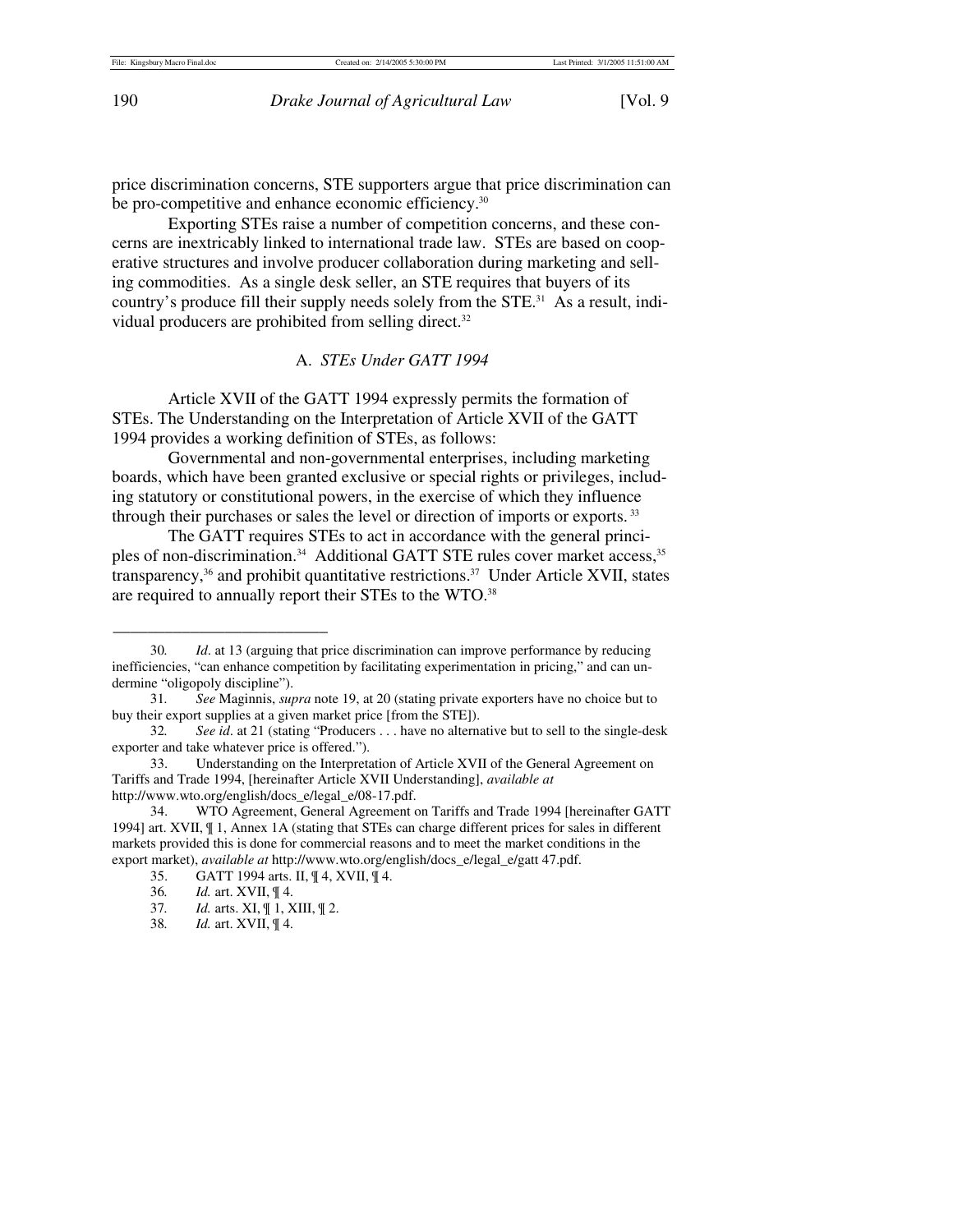2004] *U.S. Antitrust Law and STEs in Agricultural Trade* 191

### B. *STEs and Antitrust Law: STEs as Cartels*

The criticisms of STEs previously discussed can also be framed as antitrust issues. State Trading Enterprises can be characterized as cartels of producers, colluding to raise prices and/or limit the quantity of products delivered to importing country markets. In this respect, STEs are accused of a range of anticompetitive conduct principally arising from misuse of market power. Concerns that are expressed involve not only the classic antitrust injury to consumers argument, in the form of limitations on output and increased prices, but also a concern of injury to competitors who are seen to suffer a "disadvantage."39 Characterization of an STE as an anticompetitive cartel will depend upon the particular STE seeking to establish market power in the relevant product market. Because agricultural products from different countries are generally interchangeable, markets should be defined broadly. For example, a market should exist for "cheese" rather than separate markets for New Zealand cheese, Swiss cheese and so on. However, in *Trugman-Nash, Inc. v. New Zealand Dairy Board* ("*Trugman-Nash*  I")*,* the district court held there was a separate market for New Zealand cheese because of the United States quota and U.S. licensing systems.<sup>40</sup>

With the issue of STE viability reframed as an antitrust issue in international trade, the analysis then focuses on extraterritorial application of the law of the importing state.41 If consumers in the importing state suffer antitrust injury, this may give rise to an action in antitrust law and remedies against the STE.<sup>42</sup> This Article considers the potential application of United States antitrust law to STEs, and whether competition law remedies will be available for perceived STE injuries.

## III. EXTRATERRITORIAL APPLICATION OF UNITED STATES ANTITRUST LAW

United States antitrust laws prohibit business combinations that result in restraint of trade, $43$  monopolization, $44$  and anticompetitive mergers. $45$  These anti-

 <sup>39</sup>*. Hearing*, *supra* note 18, at 1.

 <sup>40.</sup> Trugman-Nash, Inc. v. N.Z. Dairy Bd., 942 F. Supp. 905, 921 (S.D.N.Y. 1996).

 <sup>41</sup>*. See* RESTATEMENT (THIRD) OF THE FOREIGN RELATIONS LAW OF THE UNITED STATES § 402 cmt. a (1987) (stating "international law recognizes links of territoriality").

 <sup>42</sup>*. See*, *e.g.*, U.S. DEP'T. OF JUSTICE & FTC, ANTITRUST ENFORCEMENT GUIDELINES FOR INTERNATIONAL OPERATIONS ¶ 3.1 (1995) [hereinafter GUIDELINES], *available at*  http://www.usdoj.gov/atr/public/guidelines/internat.htm (stating that "[a]nti-competitive conduct that affects U.S. domestic or foreign commerce may violate the U.S. antitrust laws…").

 <sup>43. 15</sup> U.S.C. § 1 (2000).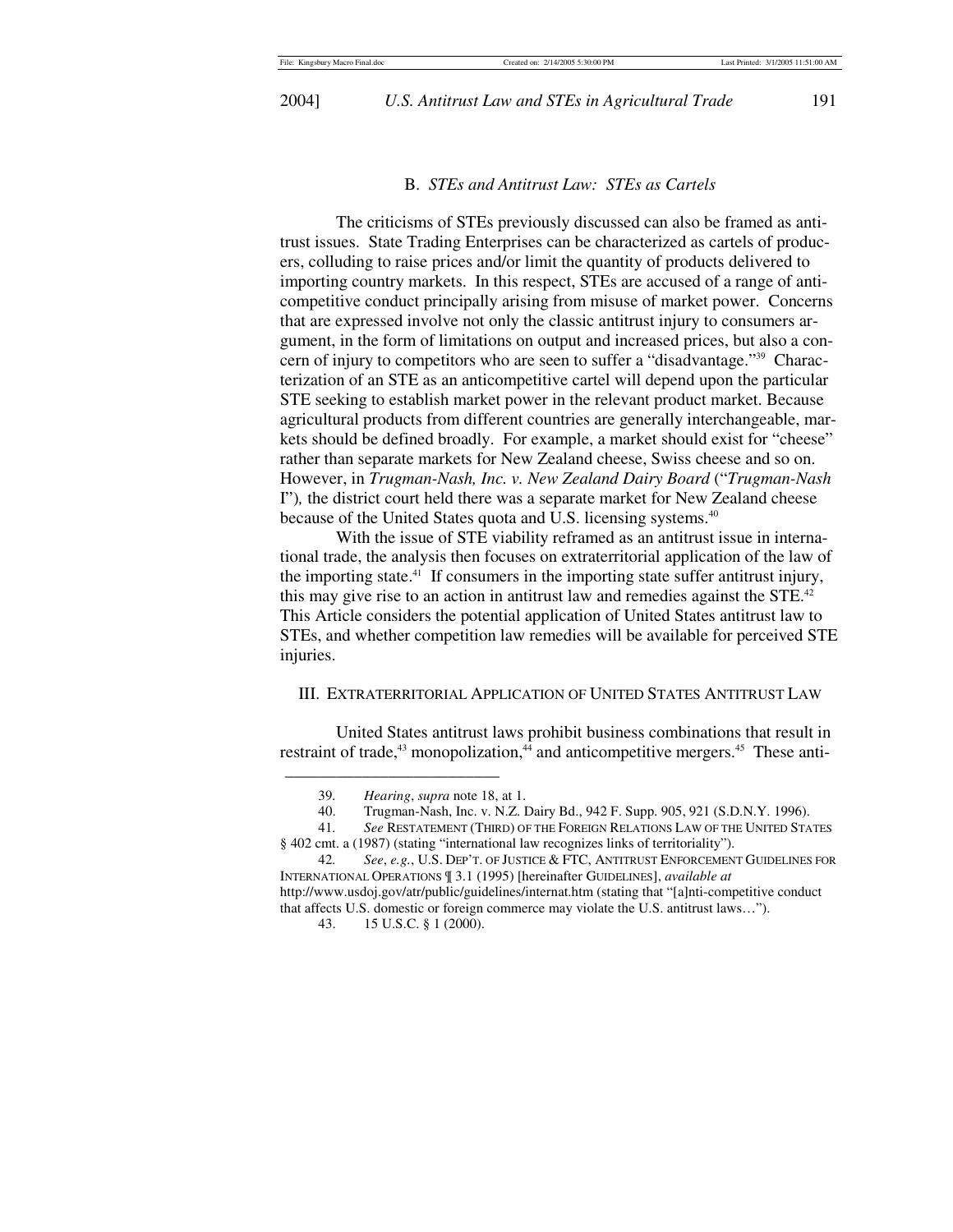trust provisions are enforced by federal government agencies,<sup>46</sup> states,<sup>47</sup> and private parties.<sup>48</sup> Treble damages are available.<sup>49</sup> The broad purpose of antitrust laws is to promote competition in markets, thereby promoting the interests of consumers.<sup>50</sup>

There is potential for United States antitrust laws to be applied extraterritorially to exporting STEs in other states. When STEs are characterized as cartels due to their structure and conduct, the STEs are potentially in violation of the Sherman and Clayton Acts. For example, STEs may be established with a structure that constitutes an agreement among competitors to fix prices and control output, or STEs may engage in conduct that constitutes horizontal price-fixing, which is *per se* illegal under Section One of the Sherman Act.<sup>51</sup> Other possible violations include price discrimination, such as predatory pricing, exclusionary conduct and restraints, and potential monopolization. 52 Antitrust liability will depend in many cases on the extent of the STE's market power, which in turn will depend on how the market is defined.<sup>53</sup> Remedies can be limited in cases of extraterritorial application of antitrust laws.<sup>54</sup> Federal courts can order relief abroad, but without a relevant treaty, enforcement is difficult.<sup>55</sup> In practice, effectiveness depends upon the presence of persons or assets in the United States. Even then effectiveness can be limited, for example, by blocking statutes.<sup>56</sup> In any antitrust action against an STE, a preliminary question will be whether United States courts have extraterritorial antitrust jurisdiction.

 $\overline{\phantom{a}}$ 

 46*. See generally* GUIDELINES, *supra* note 42 (showing the guidelines the Department of Justice and Federal Trade Commission use for their enforcement actions).

- 47. 15 U.S.C. § 15c(a)(1) (2000).
- 48*. Id.* § 15(a).
- 49*. Id.* §§ 15(a), 15c(a)(2).

 50*. See generally* Copperweld Corp. v. Independence Tube Corp., 467 U.S. 752, 767 (1984) (stating competition in the markets "promotes the consumer interests that the [antitrust] laws aim to foster").

51*. See id.* at 768.

52*. See* United States v. Socony-Vacuum Oil Co., 310 U.S. 150, 223-24 (1940).

 53*. See* Brown Shoe Co. v. United States, 370 U.S. 294, 324-25 (1962) (citing United States v. E. I. du Pont de Nemours & Co., 353 U.S. 586, 593 (1957)).

 54. PHILLIP E. AREEDA & HERBERT HOVENKAMP, ANTITRUST LAW: AN ANALYSIS OF ANTITRUST PRINCIPLES AND THEIR APPLICATION, VOLUME IA, ¶ 275 (2d ed. 2000).

55*. Id.*

 56. Protection of Trading Interests Act 1980, §§ 2(1), 5(1)-(3) (Eng.) (blocking document discovery and limiting damages recovery).

 <sup>44</sup>*. Id.* § 2.

 <sup>45</sup>*. Id.* § 18.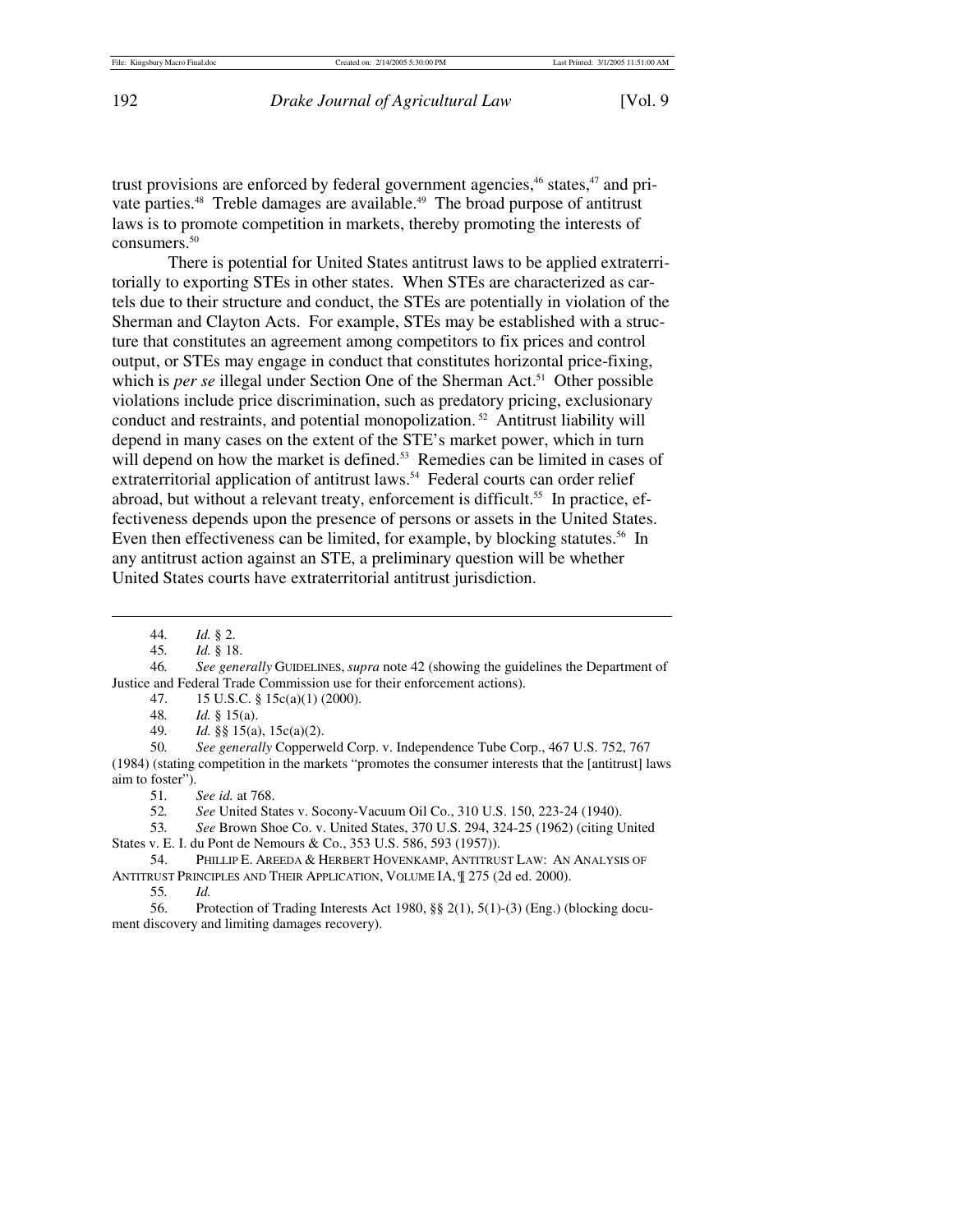2004] *U.S. Antitrust Law and STEs in Agricultural Trade* 193

### A. *Extraterritorial Jurisdiction: The "Effects" Test*

United States antitrust jurisdiction reaches foreign commerce. The Sherman Act covers restraint or monopolization of "commerce . . . with foreign nations."57 The Clayton Act also defines commerce broadly, although there are limitations on substantive provisions; for example, Section Seven of the Clayton Act applies to mergers that result in anticompetitive effects within a "section of the country."58 It is well-established that conduct occurring anywhere in the world is subject to United States antitrust laws so long as the conduct affects competition within the United States or export competition from the United States.<sup>59</sup> Courts apply an "effects test," first articulated by Judge Hand, requiring plaintiffs show the challenged acts "were intended to affect [U.S.] imports and did affect them."60 This U.S. jurisdiction is subject to limits, however. In formulating his test, Judge Hand limited the reach of the Sherman Act "to those acts that (1) 'significantly' or 'directly' affect United States commerce, or (2) are intended to have an effect, or (3) are both intended to have and do have such an effect."61 Once a plaintiff establishes the defendant had intention to affect United States commerce, the burden shifts to the defendant, and the defendant must prove the absence of any such effects. As a result of this high burden-shifting imposed on defendants, intention alone will often support application of the Sherman Act.<sup>62</sup>

The "effects test" was incorporated by Congress into the Foreign Trade Antitrust Improvements Act ("FTAIA") of 1982, which excludes conduct of United States exporters from Sherman Act jurisdiction "unless such conduct has a direct, substantial, and reasonably foreseeable effect" on non-foreign or import trade or commerce, or on export trade or commerce where the effect gives rise to a claim under other provisions of the Act.<sup>63</sup> The effects test has been accepted and applied by the United States Supreme Court, which declared in 1993 it "is well established by now that the Sherman Act applies to foreign conduct that was meant to produce and did in fact produce some substantial effect in the United

 <sup>57. 15</sup> U.S.C. § 2 (2000).

<sup>58</sup>*. Id.* § 18.

 <sup>59</sup>*. See* AREEDA & HOVENKAMP, *supra* note 54, ¶ 272c.

 <sup>60.</sup> HERBERT HOVENKAMP, FEDERAL ANTITRUST POLICY: THE LAW OF COMPETITION AND ITS PRACTICE 752 (2d ed. 1999).

 <sup>61.</sup> AREEDA & HOVENKAMP, *supra* note 54, ¶ 272d.

 <sup>62</sup>*. Id.* ¶ 272f.

 <sup>63. 15</sup> U.S.C. § 6a (2000).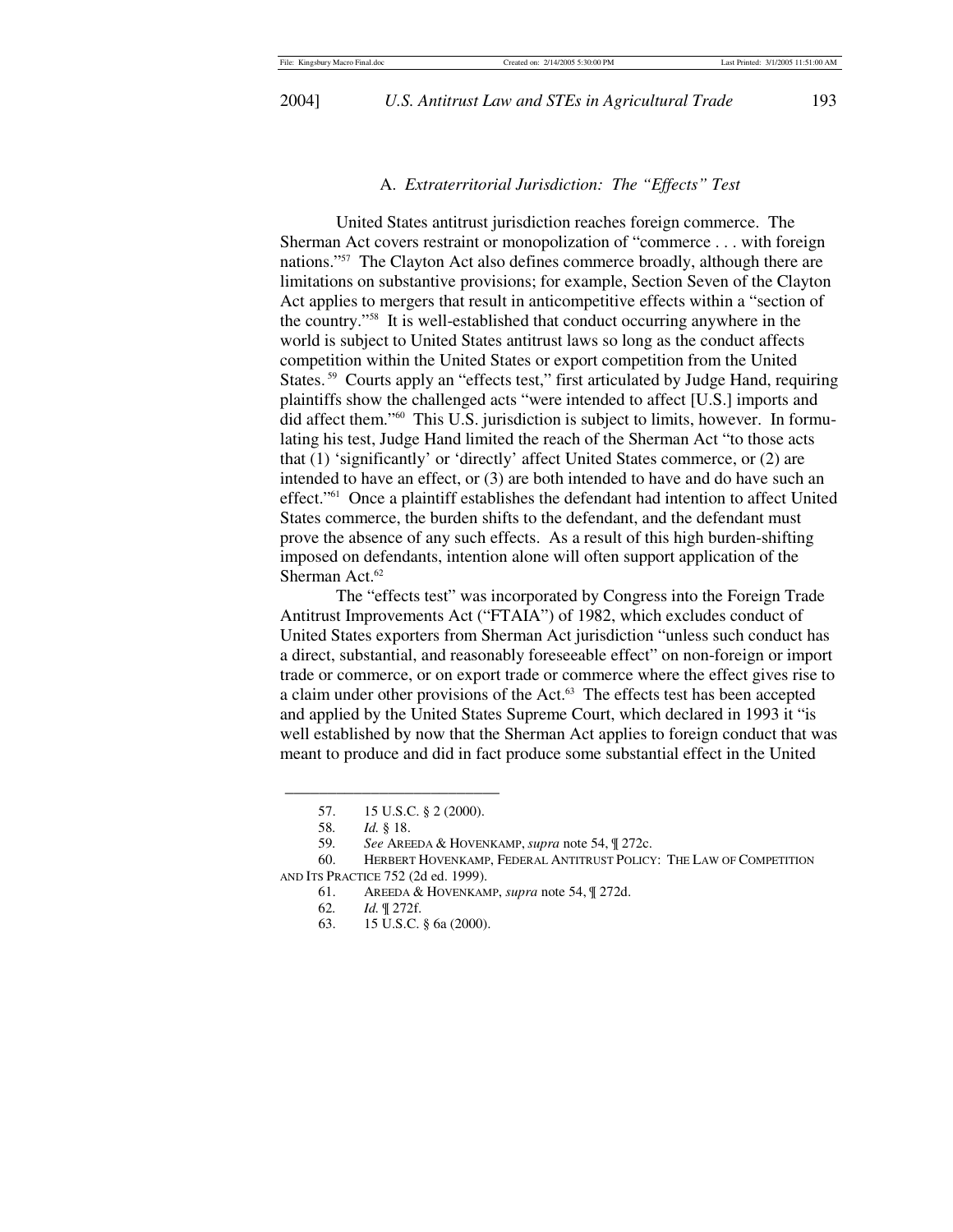States."64 The effects test has also been incorporated into the Department of Justice and Federal Trade Commission's Joint Antitrust Enforcement Guidelines for International Operations ("Guidelines"), which take a far-reaching approach to jurisdiction. The Guidelines state that "[a]nticompetitive conduct that affects U.S. domestic or foreign commerce may violate the U.S. antitrust laws regardless of where such conduct occurs or the nationality of the parties involved."65

In relation to import commerce, the Guidelines state, "[i]mports into the United States by definition affect the U.S. domestic market directly, and will, therefore, almost invariably satisfy the intent part of the *Hartford Fire* test. 66 Whether they in fact produce the requisite substantial effects will depend on the facts of each case."67 As a result, if an STE is a cartel which targets the United States and also has an impact in the United States, it is clear the United States antitrust laws will reach it.

# B. *International Comity*

Even after the U.S. jurisdiction is established under the effects test, a court may, nonetheless, exercise its discretion not to proceed on the merits for reasons of "international comity".<sup>68</sup> The Guidelines also consider comity in deciding whether to bring an action against a foreign party.<sup>69</sup> To understand the limitation that international comity may have on U.S. antitrust jurisdiction, the definition of international comity must be explored. The Supreme Court in *Hartford Fire* interpreted comity strictly.<sup>70</sup> However, the Ninth Circuit Court of Appeals in *Timberlane Lumber Co. v. Bank of America*, 71 had previously used a balancing approach and applied the factors summarized as follows:

\_\_\_\_\_\_\_\_\_\_\_\_\_\_\_\_\_\_\_\_\_\_\_\_\_

 71*. Timberlane Lumber Co.*, 549 F.2d at 614. The Timberlane factors were applied by the Ninth Circuit Court of Appeals in In re Insurance Antitrust Legislation, 938 F.2d 919 (9th Cir.

 <sup>64.</sup> Hartford Fire Ins. Co. v. Cal., 509 U.S. 764, 796 (1993). *But cf.* Den Norske Stats Oljieselskap As v. Heeremac Vof, 241 F.3d 420 (5th Cir. 2001) (taking a restrictive approach to jurisdiction); Kruman v. Christie's Int'l PLC, 284 F.3d 384 (2d Cir. 2002) (taking a less restrictive view); Empagran S.A. v. F. Hoffman-LaRoche, Ltd., 315 F.3d 338 (D.C. Cir. 2003) (taking an approach closer to the Second Circuit).

 <sup>65.</sup> GUIDELINES, *supra* note 42, § 3.1.

 <sup>66.</sup> GUIDELINES, *supra* note 42, § 3.11

 <sup>67</sup>*. Id.*

<sup>68</sup>*. Id*. § 3.2.

 <sup>69</sup>*. Id*.

 <sup>70</sup>*. See Hartford Fire Ins. Co.*, 509 U.S. at 798 (contrasting their approach with the Ninth Circuit in Timberlane Lumber Co. v. Bank of Am., 549 F.2d 597 (9th Cir. 1976), *aff'd* 749 F.2d 1378 (9th Cir. 1984), *cert. denied* 472 U.S. 1032 (1985)).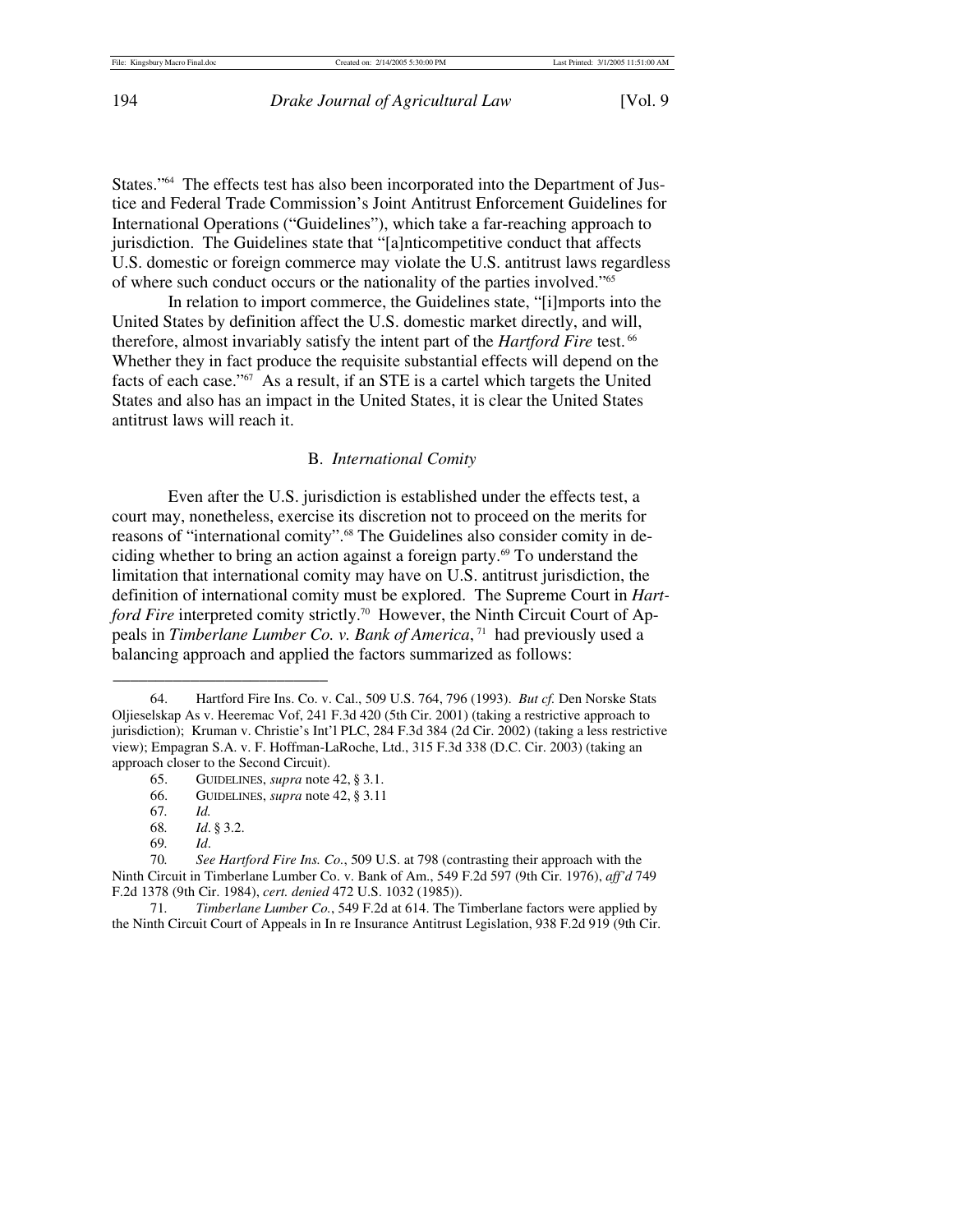(1) the degree of conflict with foreign law or policy;

(2) the nationality or allegiance of the parties and the locations or principal places of business or incorporation;

(3) the extent to which enforcement by either state can be expected to achieve compliance;

(4) the relative significance of effects on the United States as compared with those elsewhere;

(5) the extent to which there is explicit purpose to harm or affect American commerce, and the foreseeability of such effect; and

(6) the relative importance to the violations charged of conduct within the United States as compared with conduct abroad.<sup>72</sup>

The Third Restatement of the Foreign Relations Law of the United States, issued in 1987, also instructs courts to consider the same factors as in *Timberlane* when considering whether to exclude jurisdiction on the basis of international comity.73

The Supreme Court, in *Hartford Fire*, considered only the issue of conflict between United States and United Kingdom law, and did not address the other *Timberlane* factors.74 However, in so doing it did leave open the possibility that in a proper case, a court might apply the *Timberlane* factors.75 In *Hartford Fire*, the United States Supreme Court found the effects test was satisfied by the facts presented, and considered whether to decline jurisdiction on the basis of comity.76 The Court concluded that under the circumstances, comity should only exclude jurisdiction where there was a clear conflict with the law of the foreign sovereign.<sup>77</sup> Although other factors had influenced the prior Ninth Circuit Court

72*. Timberlane Lumber Co.*, 549 F.2d at 614.

 73. RESTATEMENT (THIRD) OF THE FOREIGN RELATIONS LAW OF THE UNITED STATES §§ 402-03 (1987).

 74*. See Hartford Fire Ins. Co.*, 509 U.S. at 815 (discussing the choice of law between the United States and foreign countries).

 75. WILBUR L. FUGATE, FOREIGN COMMERCE AND THE ANTITRUST LAWS: VOLUME I 83 (5th ed. 1996).

 $\overline{a}$ 

<sup>1991),</sup> *aff'g in part, rev'd in part*, *Hartford Fire Ins. Co. v. California.,* 506 U.S. 814 (1993). However, the United States Supreme Court's opinion, in *In re Insurance Antitrust Litigation*, considered only the issue of conflict between U.S. and UK law, and did not address the other *Timberlane* factors.

<sup>76. 509</sup> U.S. at 796-98.<br>77. *Id.* at 798.

*Id.* at 798.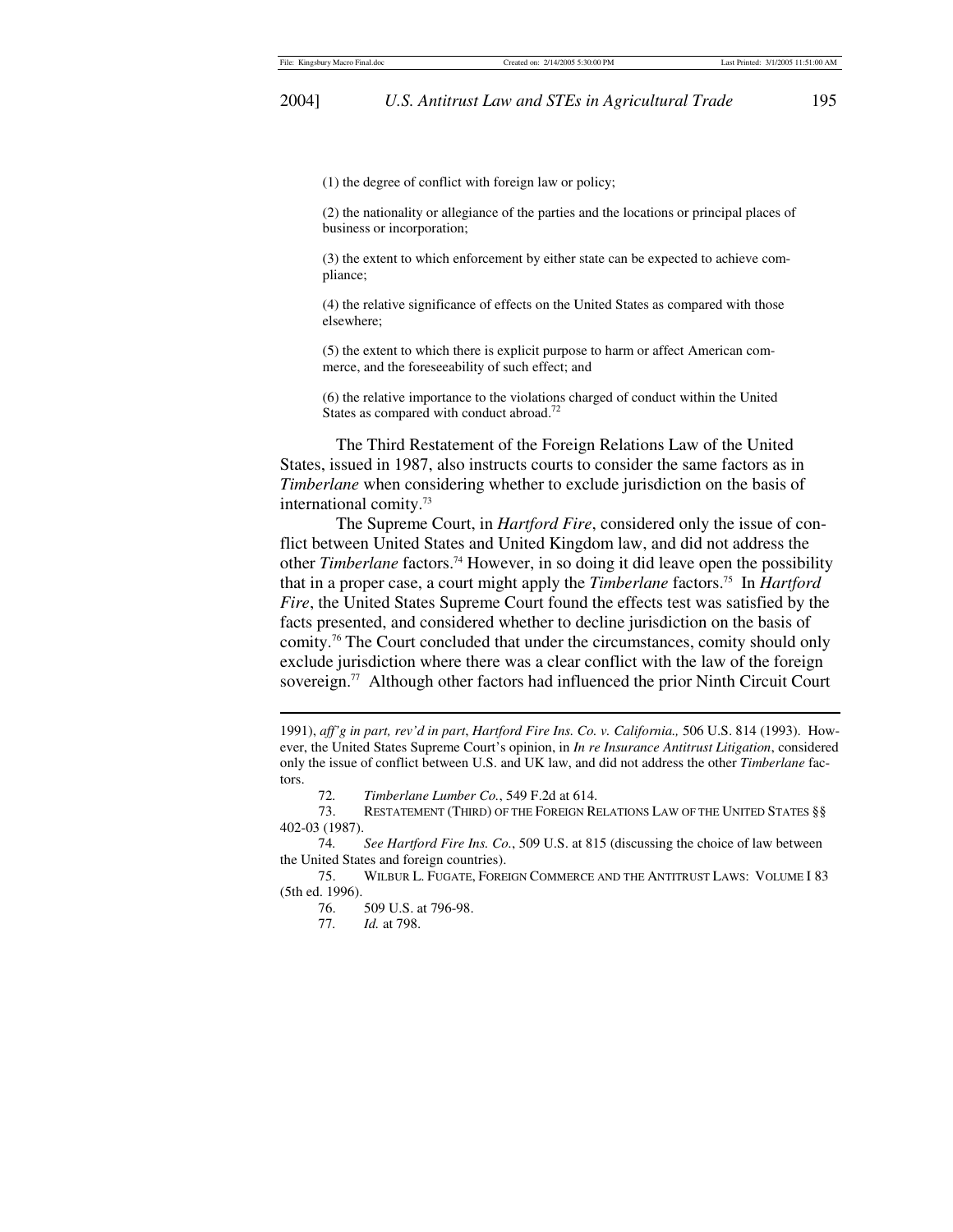of Appeals decision, in *In re Insurance Antitrust Litigation*, including the intent to "affect United States commerce and the substantial nature of the effect produced,"78 the Supreme Court held, in *Hartford Fire*, "[t]he only substantial question in this litigation is whether 'there is in fact a true conflict between domestic and foreign law.'"79 The Court said, "'[t]he fact that conduct is lawful in the state in which it took place will not, of itself, bar application of the United States antitrust laws,' even where the foreign state has a strong policy to permit or encourage such conduct."80 On the facts, the Court found no such clear conflict in the case.<sup>81</sup> No conflict exists "where a person subject to regulation by two states can comply with the laws of both."82

In summary, *Hartford Fire* held that comity would only preclude exercise of U.S. jurisdiction where there is a true conflict between domestic and foreign law. However, it is significant that in *Hartford Fire*, the Supreme Court was asked to consider only one of the *Timberlane* factors—the issue of conflict.<sup>83</sup> The Court said nothing about the other factors, which leaves open the question whether these remaining factors might still be applied and prohibit the exercise of U.S. jurisdiction. In subsequent decisions, some courts have continued to use the *Timberlane* factors as an alternative or auxiliary test to the narrower *Hartford Fire* test.<sup>84</sup> An ongoing controversy exists about the scope of comity, and differing judicial approaches suggest a need for a new decision from the Supreme Court.<sup>85</sup>

<sup>78</sup>*. Id.* (citing In re Insurance Antitrust Litigation, 938 F.2d 919, 934 (9th Cir. 1991)).

 <sup>79</sup>*. Id.* (quoting Société Nationale Industrielle Aérospatiale v. United States Dist. Court for S. Dist. of Iowa, 482 U.S. 522, 555 (1987) (Blackmun, J., concurring in part and dissenting in part)).

 <sup>80</sup>*. Id.* at 799 (citing RESTATEMENT (THIRD) OF THE FOREIGN RELATIONS LAW OF THE UNITED STATES § 415 cmt. j. (1987)).

 <sup>81</sup>*. See id.* (noting that because a party did not argue there was a British law requiring action prohibited by the United States, the court found no conflict between United States law and British law).

 <sup>82</sup>*. Id.* (citing RESTATEMENT (THIRD) OF THE FOREIGN RELATIONS LAW OF THE UNITED STATES § 403 cmt. e (1987)).

<sup>83</sup>*. See id.* at 798-99.

 <sup>84.</sup> FUGATE, *supra* note 75, at 82; s*ee*, *e.g.*, Trugman-Nash, Inc. v. N.Z. Dairy Bd., 954 F. Supp. 733, 737 (S.D.N.Y. 1997) (holding that *Timberlane* factors constitute controlling law in the Second Circuit); Metro Indus., Inc. v. Sammi Corp., 82 F.3d 839, 846-49 (9th Cir. 1996) (applying the *Timberlane* factors in granting jurisdiction).

 <sup>85</sup>*. Compare* United States v. Nippon Indus. Co., 109 F.3d 1, 8 (1st Cir. 1997) (describing comity as "more a matter of grace than a matter of obligation" and stating the expansion of comity had been "stunted" by *Hartford Fire*) *with Trugman-Nash, Inc*., 954 F. Supp. at 737-38 (taking a less restrictive view, reading *Hartford Fire* more broadly and dismissing the complaint on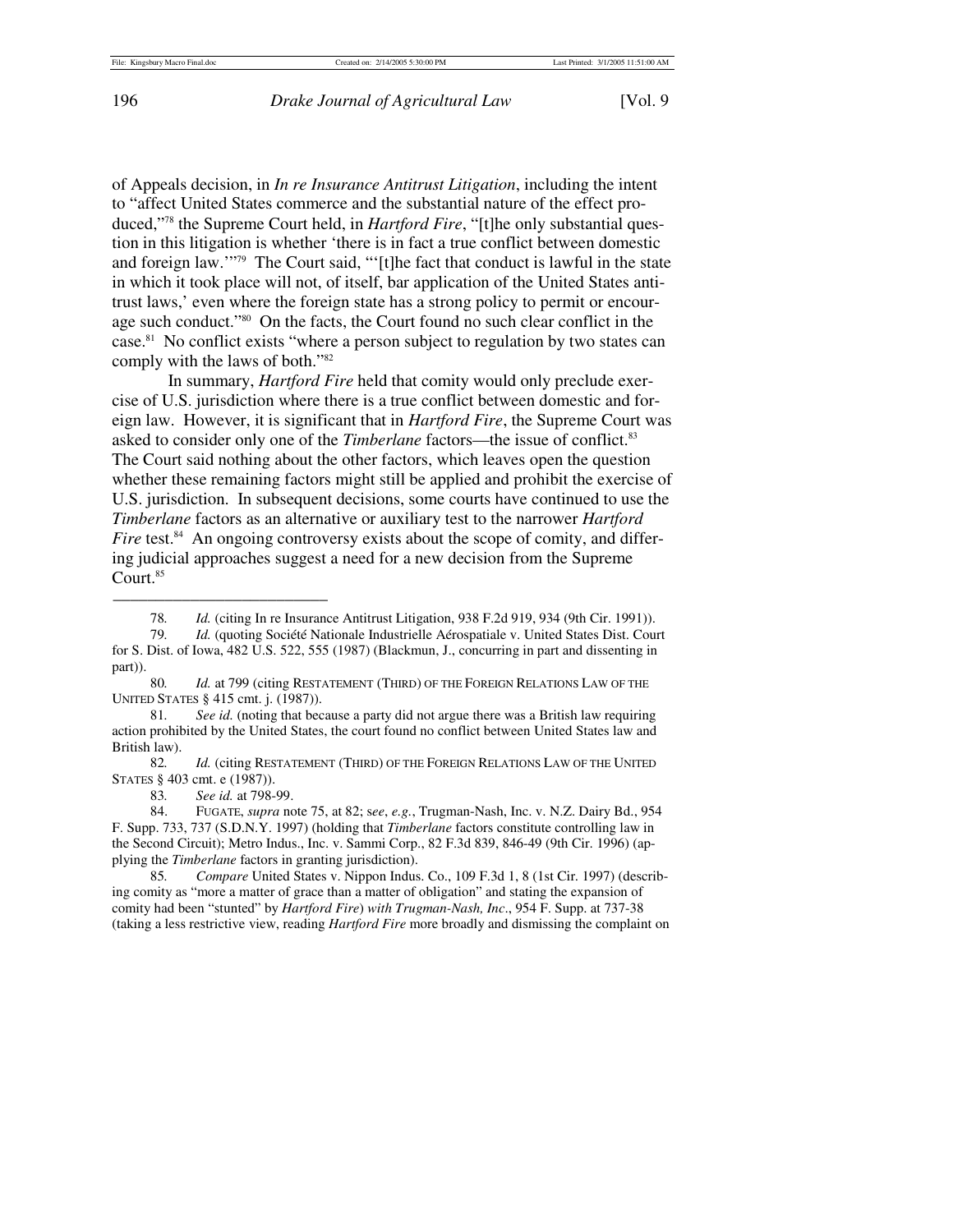## IV. THE NEW ZEALAND DAIRY BOARD/FONTERRA: A CASE STUDY IN THE EXTRATERRITORIAL APPLICATION OF UNITED STATES ANTITRUST LAW

State Trading Enterprises take a variety of forms; as a result, it is difficult to generalize about their characteristics. This Article therefore uses one important STE, the New Zealand Dairy Board, as a case study. The New Zealand Dairy Board was absorbed in 2001 into a new company ("Fonterra") which was formed by the merger of New Zealand's two largest dairy companies.<sup>86</sup> The events within the New Zealand dairy industry merit potential application of U.S. antitrust laws both to the former New Zealand Dairy Board, and to the new company Fonterra.

## A. *The New Zealand Dairy Board*

The New Zealand Dairy Board ("Dairy Board") was one of the more important STEs on the international stage before its disappearance in 2001.<sup>87</sup> The Dairy Board was owned by cooperative dairy processing companies, which in turn were owned by farmers.<sup>88</sup> The Dairy Board operated as a single desk seller with statutory sole export powers.<sup>89</sup> The Dairy Board was responsible for all export marketing of New Zealand's dairy produce, and the Dairy Board had power to license other exporters,<sup>90</sup> although in practice it marketed most products itself. The New Zealand Crown allocated to the Dairy Board tariff quota rights  $\overline{\phantom{a}}$ 

bin/dbman/db.cgi?db=default&uid=default&ID=271&view\_records=1&ww=1&en=1.

 87*. See State Trading Enterprises: Their Role in World Markets*, AGRIC. OUTLOOK (Econ. Research Serv., USDA), June 1997, at 11, *available at*  http:/www.ers.usda.gov/publications/agoutlook/jun1997/ao241d.pdf; *see also Fonterra Announcement*, *supra* note 86 (stating the New Zealand Dairy Board was the second largest STE, in terms of value of major commodities exported during 1992-94).

 88. N.Z. DAIRY BD., SUBMISSION TO THE ROYAL COMMISSION ON GENETIC MODIFICATION 6 (Oct. 30, 2000) [hereinafter SUBMISSION], article on file with Drake J. Agric. L.

89. Dairy Board Act, 1961, § 14(c) (N.Z.).<br>90. *Id.* § 26(2).

grounds of comity, finding an actual conflict and applying *Timberlane*); *see also* Rivendell Forest Prods., Ltd. v. Canadian Forest Prods., Ltd., 810 F. Supp. 1116, 1119-20 (D. Colo. 1993) (following *Timberlane* and dismissing on grounds of comity); AREEDA & HOVENKAMP, *supra* note 54, ¶ 273c2 (stating that *Timberlane* "invites judges to consider numerous softer considerations of comity  $\ldots$ ").

 <sup>86.</sup> International Union of Food, Agricultural, Hotel, Restaurant, Catering, Tobacco, and Allied Workers' Associations (IUF), *IUF and New Zealand Dairy Workers' Union Sign International Union Rights Agreement with Fonterra* (Apr. 8, 2002) [hereinafter *Fonterra Announcement*], *available at* http://www.iuf.org.uk/cgi-

*Id.* § 26(2).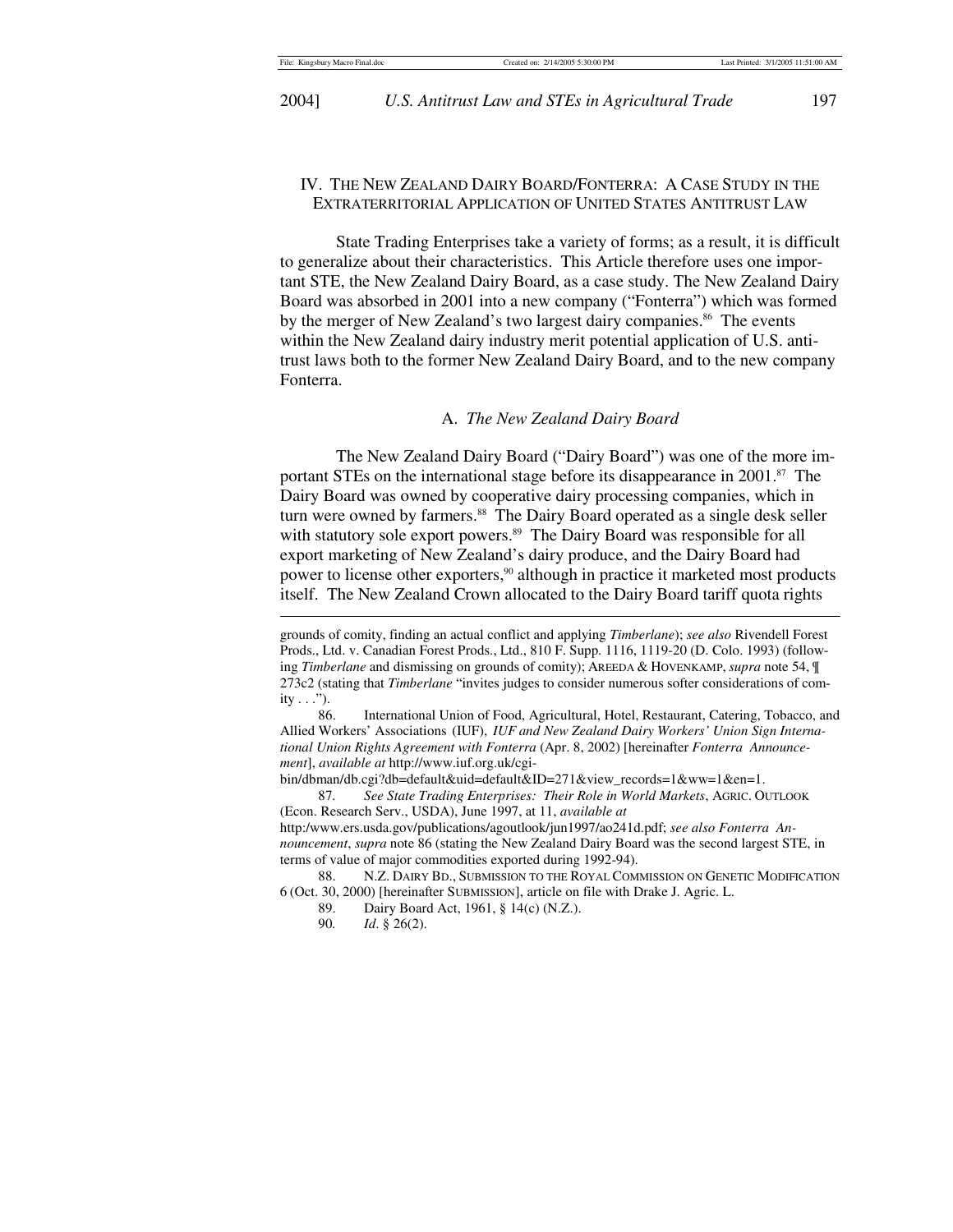which could be applied to designated markets such as the EU and the U.S.<sup>91</sup> Revenue earned from the imposed tariffs was returned to farmers via a pay-out system. The Dairy Board also had interests in research and development.<sup>92</sup> The Dairy Board handled thirty percent of world dairy product exports in the 1990s.<sup>93</sup> The Dairy Board did not manage domestic production (this was done by the dairy processing companies) and did not sell in the domestic market. 94 It had no control over New Zealand's domestic market and did not receive subsidies or other financial support from the New Zealand government.<sup>95</sup> The Dairy Board did not play a role in New Zealand imports and there were (and are) no legislative restrictions on New Zealand imports. <sup>96</sup>

The New Zealand Dairy Board was subject to considerable criticism from the United States and was often cited as an example of an STE that required WTO reform.<sup>97</sup> There is considerable doubt, however, as to whether the activities of the Board were in fact trade-distorting, or anticompetitive, in the global market. The Dairy Board controlled almost one-third of the global export market, but the Board had limited actual market power due to the availability of alternative sources of supply, such as the supply from the EU. This suggests that in most markets, the Dairy Board may in fact have been a price taker.

Karen Ackerman and Praveen Dixit have proposed a classification scheme for STEs, based on their ability to control domestic markets and external trade, which aids in the identification of STEs with the greatest potential to "distort trade."98 Within this classification scheme, the New Zealand Dairy Board is classified as a "Type III STE," which does not control the domestic market but maintains quantitative controls on external trade.<sup>99</sup> According to Ackerman and

\_\_\_\_\_\_\_\_\_\_\_\_\_\_\_\_\_\_\_\_\_\_\_\_\_

 94. Working Party on State Trading Enterprises, *New and Full Notification Pursuant to Article XVII:4(a) of the GATT 1994 and Paragraph 1 of the Understanding on the Interpretation of Article XVII – New Zealand*, at 3, G/STR/N/7/NZL (July 27, 2001) [hereinafter *New Zealand Notification*], *available at* http://docsonline.wto.org.

95*. Id*.

 97*. See*, *e.g.*, STAFF OF HOUSE COMM. ON AGRIC., 105TH CONG., AGRICULTURAL TRADE EXPANSION DELEGATION NEW ZEALAND-AUSTRALIA REPORT (1998), *available at* http://agriculture.house.gov/105/ausnz.htm.

 99*. Id.* at 21, 24. The authors actually describe a Type III STE as an STE that "competes with private firms to procure and sell domestic production in the home market, but maintains quan-

 <sup>91</sup>*. See id.*

 <sup>92.</sup> SUBMISSION, *supra* note 88, at 4.

 <sup>93.</sup> ACKERMAN & DIXIT, *supra* note 1, at 24.

 <sup>96.</sup> ACKERMAN & DIXIT, *supra* note 1, at 24-25.

 <sup>98.</sup> ACKERMAN & DIXIT, *supra* note 1, at 17-18.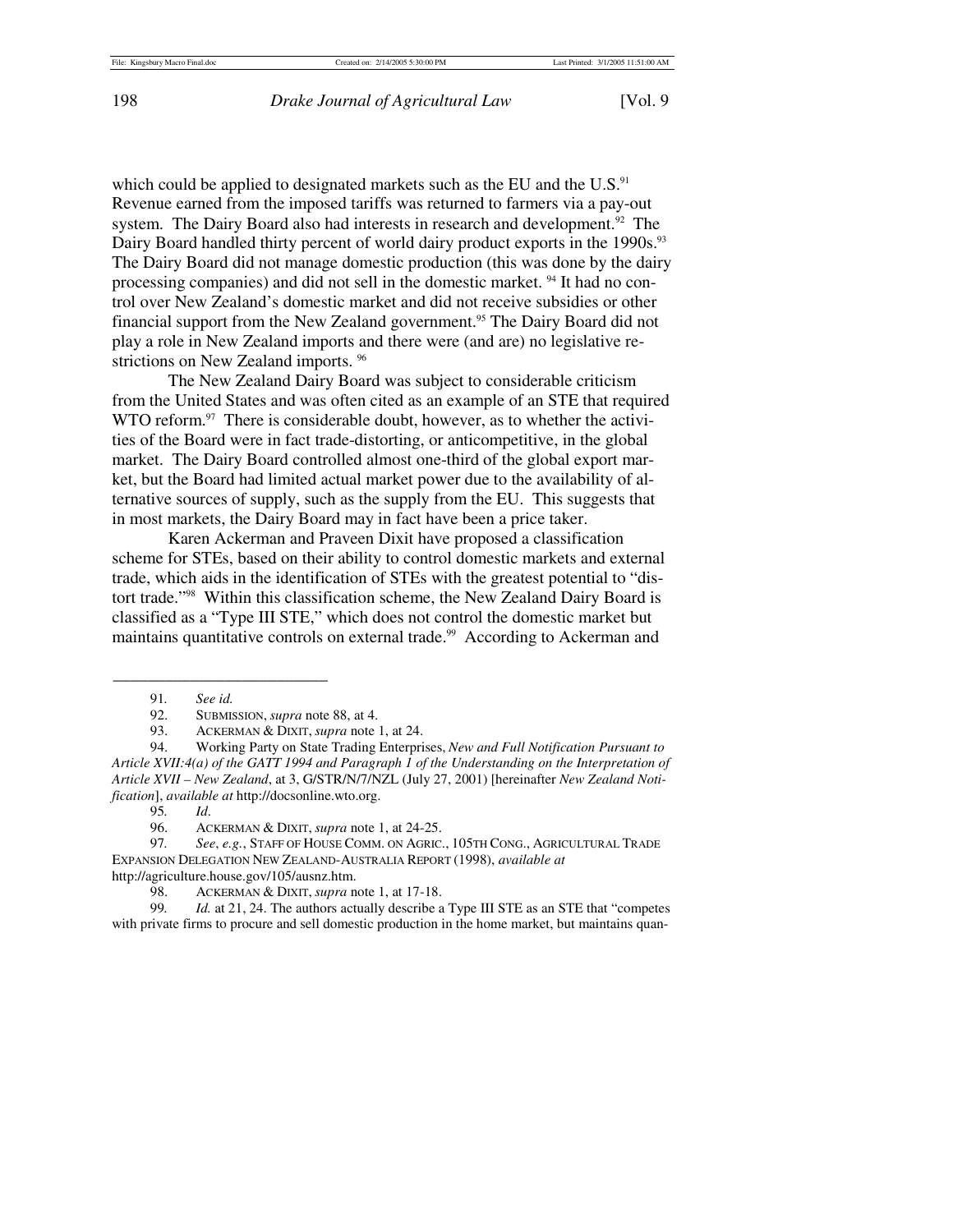Dixit, Type III STEs "have the potential to moderately distort trade, but the actual extent of distortion would depend on factors such as the extent of international market power, the range of exclusive privileges available to the firm, the policy objectives of the STE and the importance (share) of external trade in domestic consumption and production."100 Exporting STEs which also have control over the domestic market have more power to distort trade, but this in turn will be influenced by other factors such as share of the international market.<sup>101</sup>

The Dairy Board was not only criticized by United States trade interests, but it was also the defendant in U.S. litigation, in the case of *Trugman-Nash, Inc. v. New Zealand Dairy Board* ("*Trugman-Nash* I")*.* 102 This suit was brought by holders of import licenses for cheese in the United States, alleging, *inter alia*, antitrust violations of Sections One and Two of the Sherman Act.103 The Dairy Board had created a subsidiary, Western Dairy, which pursuant to United States Department of Agriculture regulations, had been designated as the "preferred" importer of New Zealand cheese.<sup>104</sup> As a result, American importers such as plaintiffs could purchase New Zealand cheese only from Western Dairy.105 Plaintiffs complained that as importers, they had "no alternative but to procure New Zealand dairy produce, including cheese, from the monolithic export cartel created by the [Dairy] Board, its Directors, and co-conspirators."106 The complaint was that plaintiffs could not "deal directly and individually with New Zealand dairy farmers or cooperatives, in an effort . . . to pay a lower price for the cheese plaintiffs then resell in the American market."<sup>107</sup> In summary, the plaintiffs claimed the formation of the cooperatives into a cartel resulted in higher prices for U.S. importers.

The Dairy Board moved to dismiss the claims on two grounds: lack of jurisdiction and failure to state claims upon which relief could be granted.<sup>108</sup> The jurisdictional arguments were "founded primarily upon the manner in which the New Zealand Dairy Board Act of 1961 [("Dairy Board Act")],…created and

titative controls on external trade." *Id.* at 17. This was not the case with the Dairy Board, as it played no role in New Zealand domestic markets. Nevertheless, it is classified as a Type III STE.

100. *Id.* at 17-18.

101*. See generally id*. at 18.

102. Trugman-Nash, Inc. v. N. Z. Dairy Bd., 942 F. Supp. 905 (S.D.N.Y. 1996).

103*. Id.* at 909.

104*. Id.* at 911.

105*. Id*.

 $\overline{a}$ 

- 106*. Id.* at 912 (citation omitted).
- 107*. Id.*
- 108*. Id.* at 909.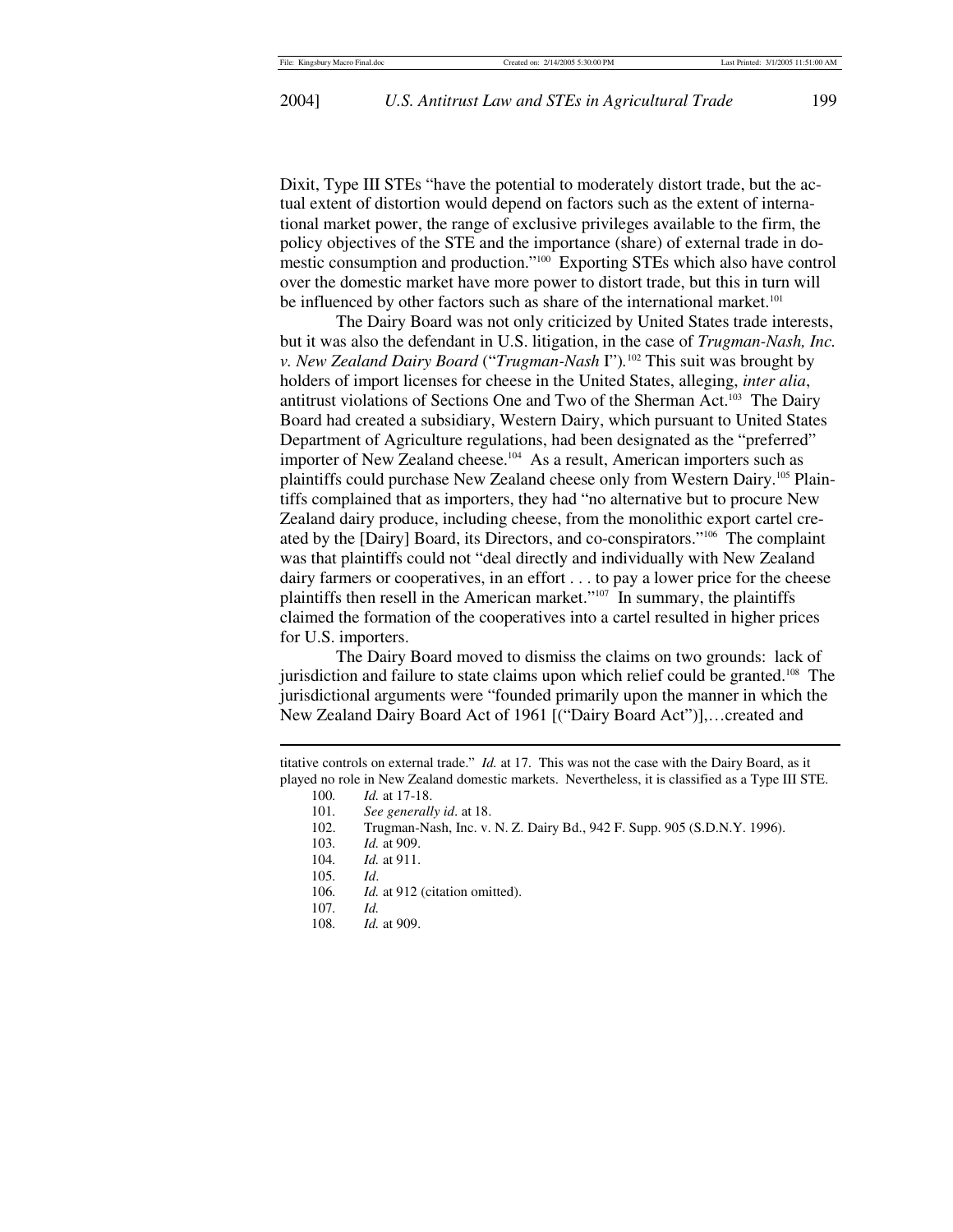governs the conduct of the NZDB."109 The Dairy Board asserted the following doctrines applied to the jurisdictional analysis: act of state, foreign sovereign compulsion, and international comity.<sup>110</sup>

The *Trugman-Nash* I court held that the applicability of all three doctrines depended on the answer to the same question: "whether New Zealand law compels defendants to conduct their affairs in the manner described," which plaintiffs alleged violated the Sherman Act.111 If New Zealand law did not so compel the defendants, then the defendants could comply with laws of both countries, and there would be no basis for antitrust immunity.112 The court's opinion did not find any language in the Dairy Board Act mandating the Dairy Boards' pricing and selling structure.<sup>113</sup> The court said "[t]he [Dairy Board] Act created the Board; defines the Board's 'general functions' in language that is general indeed; commands the Board, in comparable language, to 'comply with the general trade policy of the Government of New Zealand,' an unsurprising directive for the Parliament to include."<sup>114</sup> The Dairy Board Act does not require that all export produce be marketed by or through the Dairy Board.<sup>115</sup> Parliament's policy was to maximize New Zealand's dairy product income, "but the statute falls well short of compelling any particular commercial arrangements to carry that policy out."116 The most that could be said was "that the New Zealand Parliament established a statutory scheme conferring comprehensive powers" upon the Board and the Board's conduct was "perfectly consistent with New Zealand law and policy."<sup>117</sup> The doctrines of international comity (on a narrow construction of *Hartford Fire*) and foreign sovereign compulsion did not therefore apply.118 The act of state doctrine did not apply either, because the complaint was not about an official act of a foreign sovereign performed within its own territory.119 The plaintiffs did not challenge the validity of the New Zealand Dairy Board Act.120 They challenged the conduct of the Board pursuant to the powers

 109*. Id.*  110*. Id.* 111*. Id.* 112*. See id.* 113*. Id.* at 912. 114*. Id.* 115*. Id.*  116*. Id.* 117*. Id.* at 912-13. 118*. See id*. at 913. 119*. Id.* 120*. Id.*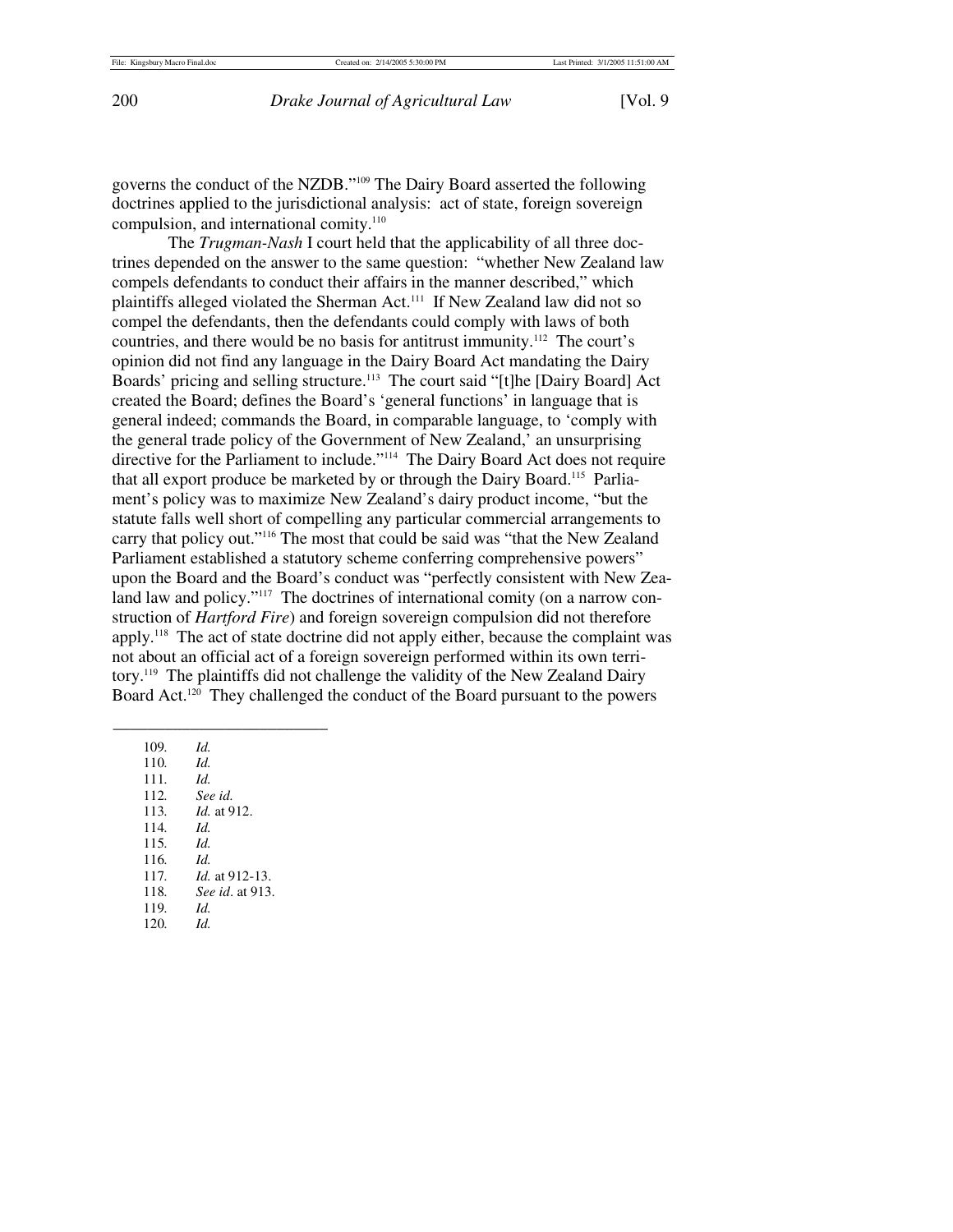2004] *U.S. Antitrust Law and STEs in Agricultural Trade* 201

under the statute.<sup>121</sup> The court therefore rejected the defendant's argument that these doctrines, viewed separately or together, excluded jurisdiction.<sup>122</sup>

The New Zealand Dairy Board also moved to dismiss the action for failure to state a claim, resulting in the court's assessment of whether the complaint stated a claim upon which relief could be granted under the Sherman Act.<sup>123</sup> Plaintiff's complaint alleged the Dairy Board and its co-conspirators—New Zealand dairy producers and their fifteen cooperative dairy companies—had created an "export cartel."124 It alleged the cartel members had collectively refused to supply dairy produce, including cheese, to U.S. importers in a free and competitive market, and the effect was the inflation of export prices on New Zealand produce.125 Thus, they "alleged a price-fixing cartel which is unlawful *per se*…"126 The court first considered whether there was a sufficient plurality of conspirators as required by Section One of the Sherman Act and considered authority on whether cooperatives or trade associations could be considered single enterprises for the purposes of antitrust analysis.<sup>127</sup> The court utilized the analysis set out in *Mt. Pleasant v. Associated Electric Cooperative, Inc*. 128 As a result, the court concluded that "the requisite plurality of [Section One] conspirators does not exist in this case unless the [fifteen] New Zealand dairy cooperatives or the dairy farmers who make up those cooperatives pursued 'diverse interests,' as that phrase is defined in *Mt. Pleasant*."129 The *Mt. Pleasant* court defined "diverse interests" as those "interests 'which tend to show that any two of the defendants are, or have been, actual or potential conspirators, . . . or, at the very least, interests which are sufficiently divergent so that a reasonable juror could conclude that the entities have not always worked together for a common cause.'"<sup>130</sup> This issue could not be resolved on a motion to dismiss.<sup>131</sup>

 <sup>121</sup>*. Id.* (by allowing this the court was following *Hartford Fire,* but the court failed to discuss the *Timberlane* factors in its opinion).

 <sup>122</sup>*. Id.* at 913, 914.

 <sup>123</sup>*. Id.* at 915.

 <sup>124</sup>*. Id.* at 916.

 <sup>125</sup>*. Id.*

 <sup>126</sup>*. Id.*

 <sup>127</sup>*. Id.* at 916-17.

 <sup>128</sup>*. Id.* at 917-19 (construing Mt. Pleasant v. Associated Elec. Coop., 838 F.2d 268 (8th Cir. 1988)).

 <sup>129.</sup> *Id*. at 919.

 <sup>130.</sup> *Id.* (quoting *Mt. Pleasant*, 838 F.2d at 276).

 <sup>131.</sup> *Id.*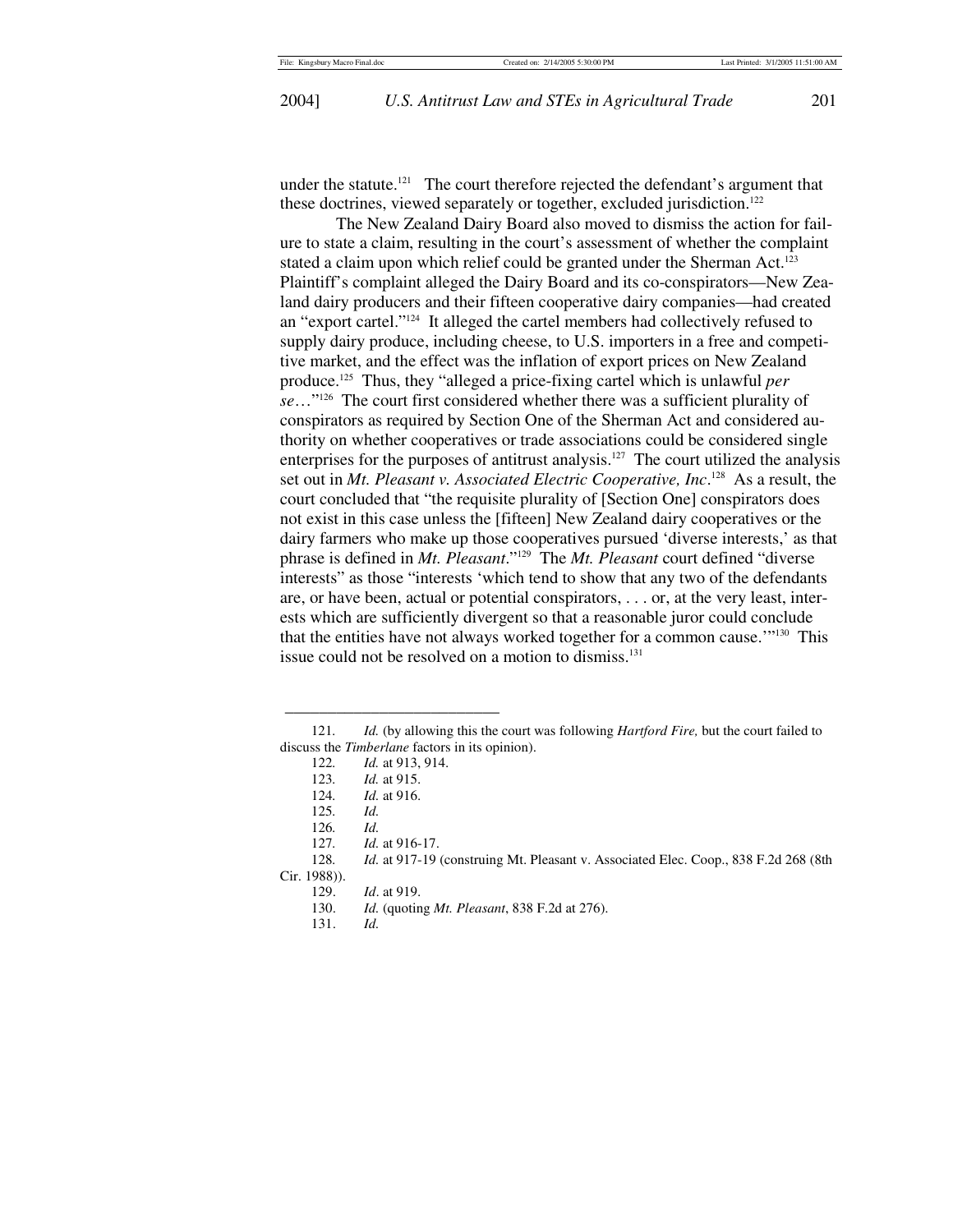Plaintiffs also alleged conspiracy to monopolize in violation of Section Two of the Sherman Act.<sup>132</sup> The court held that:

[t]he offense of monopoly under [Section Two] of the Sherman Act has two elements: (1) the possession of monopoly power in the relevant market and (2) the willful acquisition or maintenance of that power as distinguished from growth or development as a consequence of a superior product, business acumen, or historic accident.<sup>133</sup>

The plaintiffs contended that the defendants, along with their coconspirators, created an export cartel with "the intent 'of monopolizing the market for the importation, distribution, and sale in the United States of New Zealand cheese.'"134 The plaintiffs argued that competitors in the market were holders of USDA-granted quota licenses for the importation of New Zealand cheese and for this purpose "no other products are interchangeable for New Zealand cheese."135 The court accepted that New Zealand cheese imported into the United States qualified as the "relevant market" for the Sherman Act Section Two analysis.136 "For the quota-licensed New Zealand cheese importer, desirous of deriving maximum profit from its license, New Zealand cheese is no more interchangeable with other cheeses than were non-Kodak parts for servicers of Kodak equipment."<sup>137</sup> The court agreed with defendants stating, "the licensed New Zealand cheese importers' non-interchangeable New Zealand cheese market [was] a creation of American law," but said "that [did] not prevent an identifiable market from being a market."<sup>138</sup> The court concluded the complaint "sufficiently allege[d] the existence of the relevant market, and conduct by defendants that not only could achieve monopoly power in that market, but in fact ha[d] done so."139 The claims, therefore, survived defendants' motion to dismiss.

The analysis in *Trugman-Nash* I is open to criticism. First, it is clear New Zealand cheese would not form a separate market if the market were not so tightly regulated, as other cheese is reasonably interchangeable in use with New

135*. Id.* (citation omitted).

 <sup>132.</sup> *Id.* at 920.

 <sup>133</sup>*. Id.* (quoting Eastman Kodak Co. v. Image Technical Servs., Inc., 504 U.S. 451, 481 (1992) (citing and quoting United States v. Grinnell Corp., 384 U.S. 563, 570-71 (1966))).

 <sup>134</sup>*. Id.* (citation omitted).

 <sup>136</sup>*. Id.* at 921.

 <sup>137</sup>*. Id.* (discussing Eastman Kodak Co. v. Image Technical Servs., Inc., 504 U.S. 451, 482 (1992)).

 <sup>138</sup>*. Id.*

 <sup>139</sup>*. Id.*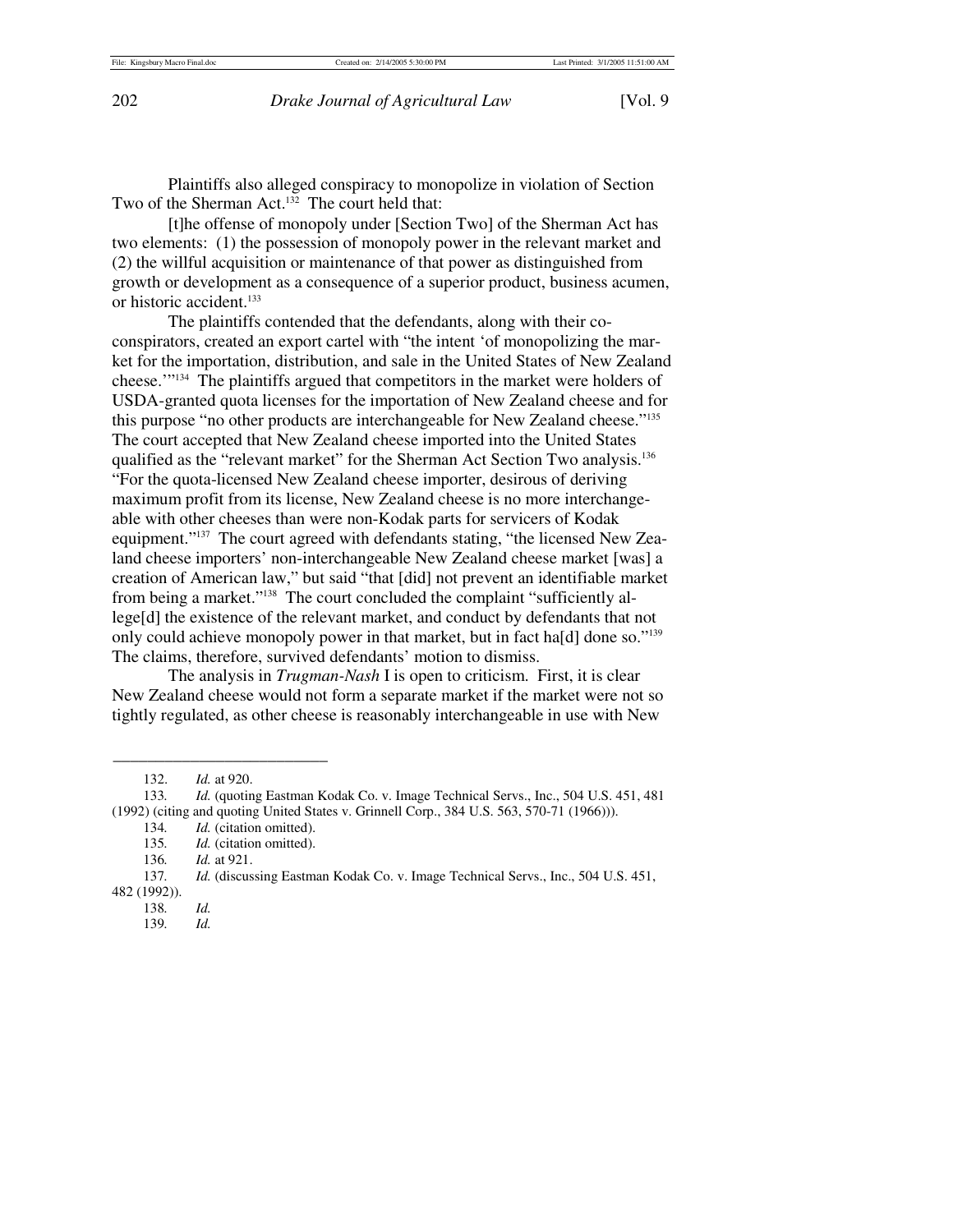Zealand cheese.140 The plaintiffs' import licenses only have value because the United States government limits imports. Thus, if there is in fact a separate market for New Zealand cheese, it is solely a creation of the United States government. In addition, it is arguable that even in a regulated market, license holders can substitute non-New Zealand cheese for New Zealand cheese by applying for licenses to buy non-New Zealand cheese. These licenses would then be reasonably interchangeable with licenses for New Zealand cheese; therefore, it is inaccurate to identify a separate market for New Zealand cheese.

Second, the United States government has imposed an output limitation in the form of a tariff rate quota.<sup>141</sup> Arguably, it is this output—not the conduct of the New Zealand Dairy Board—which is actually reducing competition.142 The quota limits output and thereby raises consumer prices to the profit-maximizing, or monopoly price, level.143 The alleged price-fixing activities of the Dairy Board could not, therefore, continue to raise prices profitably. United States consumers would only be presented with lower prices if both the alleged price-fixing and the output limitations were removed. Therefore, it is not logical to impose liability on the Dairy Board under United States law for an uncompetitive market situation that is in fact created by United States government policy. As a matter of industrial and trade policy, the United States has decided to impose a quota to protect its farmers, and in doing so, has raised costs to United States consumers. In this sense, the conflict here is not only between the New Zealand government's industrial policy and United States antitrust law, but also between United States industrial and trade policy and United States antitrust law.

However, the *Trugman-Nash* I opinion was not the end of the story, even though the substantive antitrust law holdings were not revisited. On a motion for reargument, the court in *Trugman-Nash* II subsequently issued a new opinion, taking a different view on jurisdiction and the doctrines of act of state, foreign sovereign compulsion, and international comity.<sup>144</sup> In the new opinion, the court reconsidered the statutory scheme, particularly Section 17(1A) of the Dairy Board Act of 1961, which required that any person wishing to export dairy produce from New Zealand apply to the Dairy Board for permission.<sup>145</sup> The section

 <sup>140.</sup> *Cf.* United States v. E. I. du Pont de Nemours & Co., 351 U.S. 377, 394-95 (1956) (rejecting the government's contention that the market should be narrowly defined to show du Pont had created a monopoly).

<sup>141</sup>*. Trugman-Nash, Inc.*, 942 F. Supp. at 921.

<sup>142</sup>*. See id.* (implying that markets come into being as a result of governmental action).

<sup>143</sup>*. See id*.

 <sup>144.</sup> Trugman-Nash, Inc. v. N.Z. Dairy Bd., 954 F. Supp. 733, 736 (S.D.N.Y. 1997).

 <sup>145</sup>*. Id.*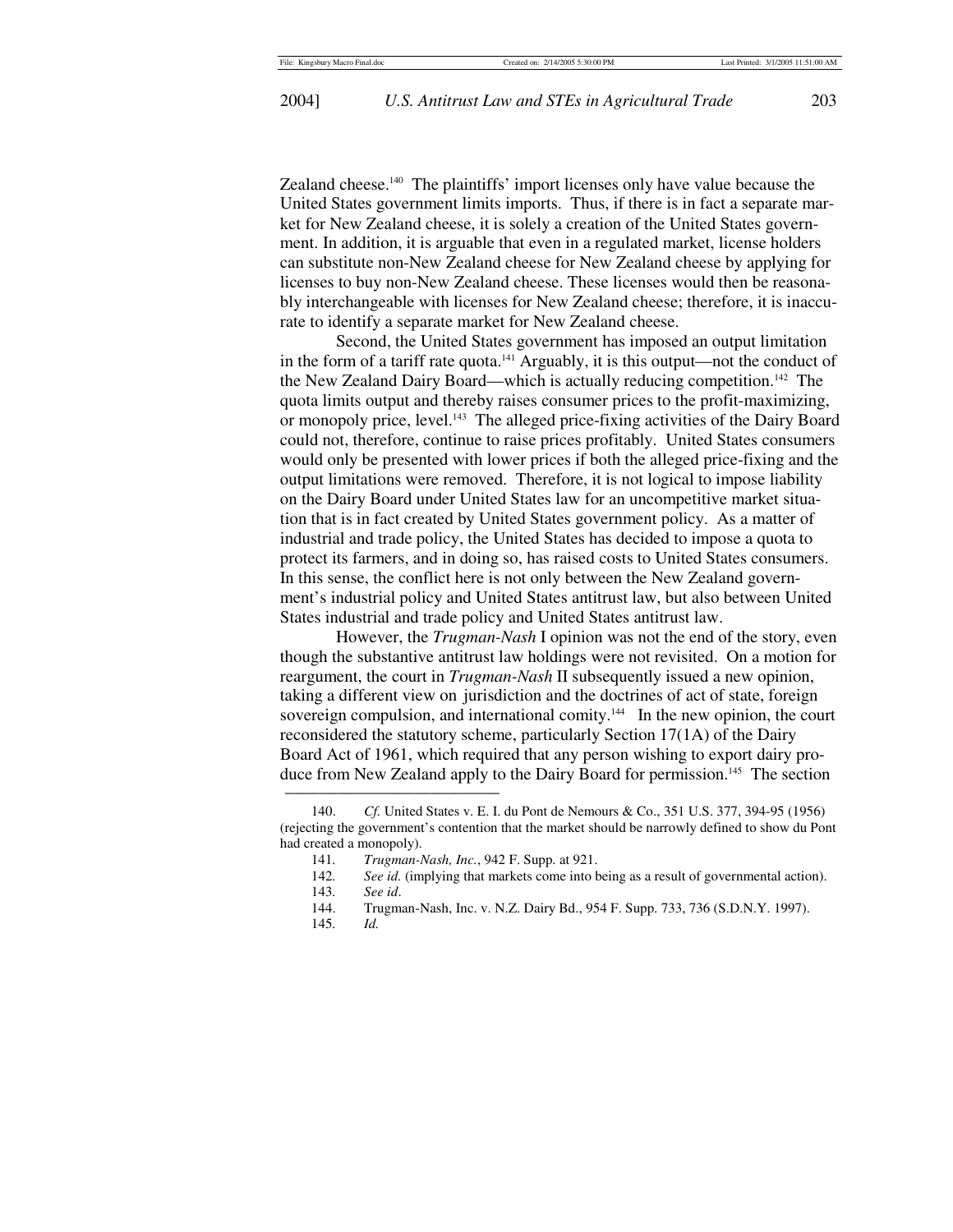provided that the Dairy Board may grant or refuse a particular export application, after "having had regard" to considerations in Section 17(1A)(a)-(c), as follows:

(a) The extent to which the markets are in states that do not impose quantitative restrictions on the importation of dairy produce; and

(b) The extent to which the export of the produce to the markets might result in a direct or indirect reduction of the overall returns to the New Zealand dairy industry; and

(c) Any other relevant guidelines for the time being established by the Board for the purposes of this section and published by the Board.<sup>146</sup>

The court held that, in its earlier opinion, it had "overlooked" Section 17(1A)(a), and that the provision was relevant "because the United States, through its own statutory import quota system, imposes 'quantitative restrictions on the importation of dairy produce.'"147 The defendants argued that if individual New Zealand dairy producers were granted export licenses, the effect would be to "introduce price competition to an undifferentiated market where only a fixed quantity could be sold."<sup>148</sup> This would decrease returns to the New Zealand dairy industry, a result the Dairy Board Act mandated the Dairy Board to avoid. The court held that the Dairy Board Act mandated "Board disapproval of sales price competition among New Zealand dairy producers in respect of exports to nations like the United States that restrict import quantities."<sup>149</sup> There was therefore an "actual and material conflict between American antitrust law and New Zealand law in respect of the marketing of dairy export produce [and] that conflict [was] sufficient to entitle defendants to invoke the doctrines of act of state, foreign sovereign compulsion, and international comity."150 As a second ground for granting defendant's motion for reargument, the court concluded it had also overlooked the *Timberlane* factors, and these factors were controlling in the Second Cir $cuit.<sup>151</sup>$ 

The *Trugman-Nash* II case therefore raises important questions of extraterritorial application of United States antitrust law to STEs. The case suggests substantive antitrust liability for export STEs is at least possible, if not probable. Export STEs are based on the concept of joint action by producers in order to

146*. Id.*

- 147*. Id.*
- 148*. Id.*
- 149*. Id.*
- 150*. Id.*
- *Id.* at 737.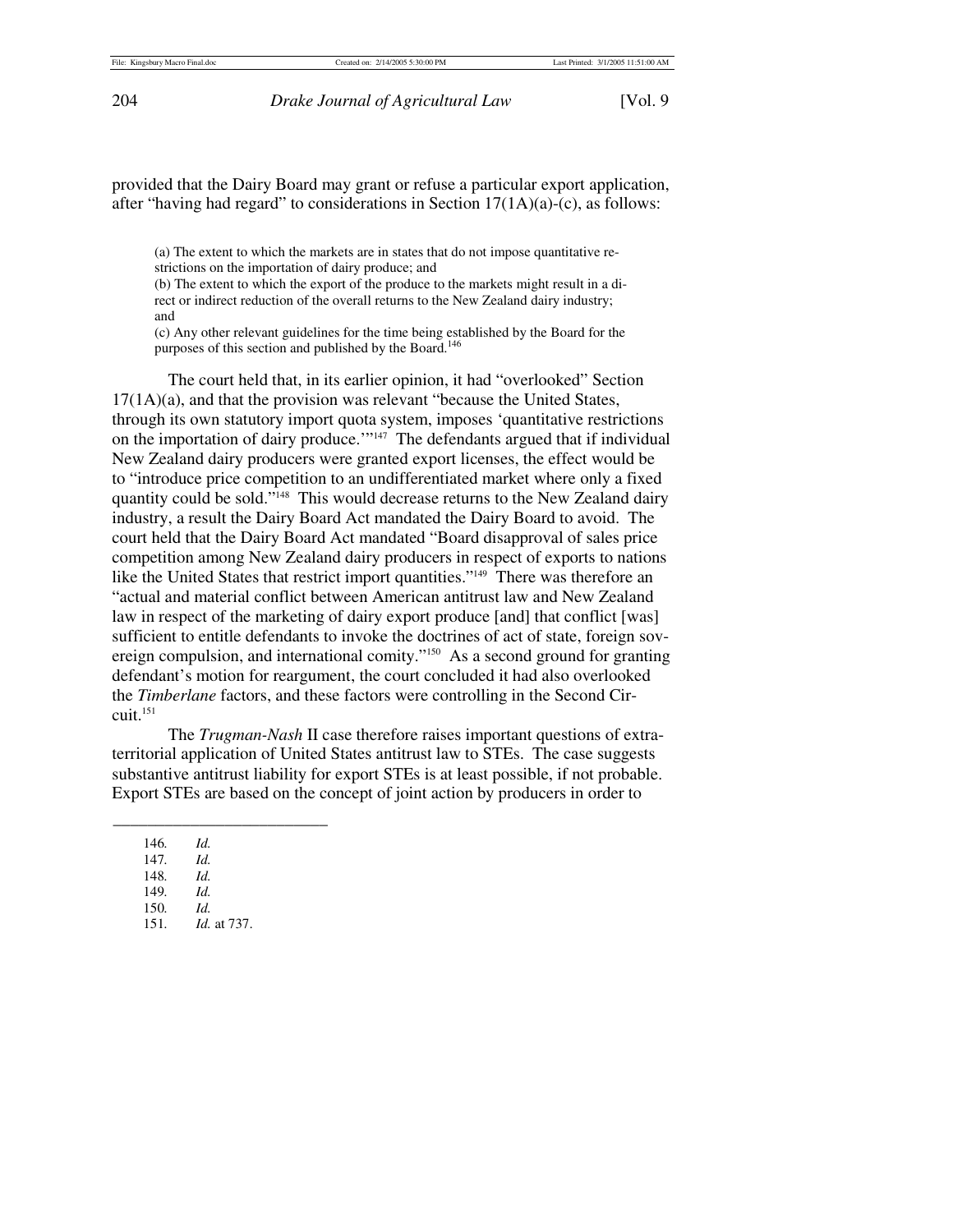maximize prices. Such an arrangement can be characterized as a classic per se price fixing agreement. Jurisdiction is also likely to be available under the effects test, as it is likely such conduct will be held to have a direct, substantial, and reasonably foreseeable effect on United States consumers.152 Exercise of jurisdiction is also possible under *Hartford Fire* if there is no clear conflict between the law in the STE country of origin and United States law.<sup>153</sup> Exercise of jurisdiction may also depend on the application of the *Timberlane* factors.154 For STEs to avoid extraterritorial application of U.S. antitrust law, it will be essential that their structure and conduct is clearly *mandated* by domestic law and not merely *permitted*. State Trading Enterprises must recognize that, to avoid exercise of jurisdiction, it will be necessary to show a clear conflict of laws.

## B. *Reform of the New Zealand Dairy Board: The Creation of Fonterra*

In recent years, pressure for STE reform has led many countries to deregulate and restructure their marketing boards. One approach has been to convert marketing boards into producer-owned companies, some of which have retained their single desk seller status.

The New Zealand Dairy Board is an example of an STE that has undergone restructuring. In October 2001, the New Zealand Dairy Board was absorbed into a new company ("Fonterra"), formed by the merger of New Zealand's two largest dairy companies.<sup>155</sup> Legislation exempted the merger from antitrust scrutiny by New Zealand's competition agency, the Commerce Commission.<sup>156</sup> Thirteen thousand New Zealand dairy farmer suppliers cooperatively own Fonterra.<sup>157</sup>

 <sup>152</sup>*. See*, *e.g.*, Occidental Petroleum Corp. v. Buttes Gas & Oil Co., 331 F. Supp. 92, 102 (C.D. Cal. 1971) (differentiating the type of effect necessary for U.S. jurisdiction pursuant to the Sherman Act, as compared to the type of effect necessary to show a violation of the Sherman Act, explaining while a direct and substantial effect is necessary for a Sherman Act violation, *any effect*  that is not both insubstantial and indirect will support federal jurisdiction).

<sup>153</sup>*. See* Hartford Fire Ins. Co. v. Cal., 509 U.S. 764, 798 (1993).

 <sup>154.</sup> Timberlane Lumber Co. v. Bank of Am., 549 F.2d 597, 614-15 (9th Cir. 1976).

<sup>155</sup>*. See* FONTERRA, FACTS & FIGURES [hereinafter FACTS], *at*

http://www.fonterra.com/content/aboutfonterra/factsandfigures/default.jsp (last visited Jan. 26, 2005); FONTERRA, SELECT COMMITTEE SUBMISSION ¶ 1.6 [hereinafter COMMITTEE], *available at* http://www.fonterra.com/content/unmanaged/merger\_archive/select\_committee/default.jsp (both describing the company and the history of its formation).

 <sup>156</sup>*. See* Dairy Industry Restructuring Act, 2001, § 7 (N.Z.).

 <sup>157.</sup> FONTERRA, OUR STRUCTURE, *at*

http://www.fonterra.com/content/aboutfonterra/ourstructure/default.jsp (last visited Jan. 26, 2005).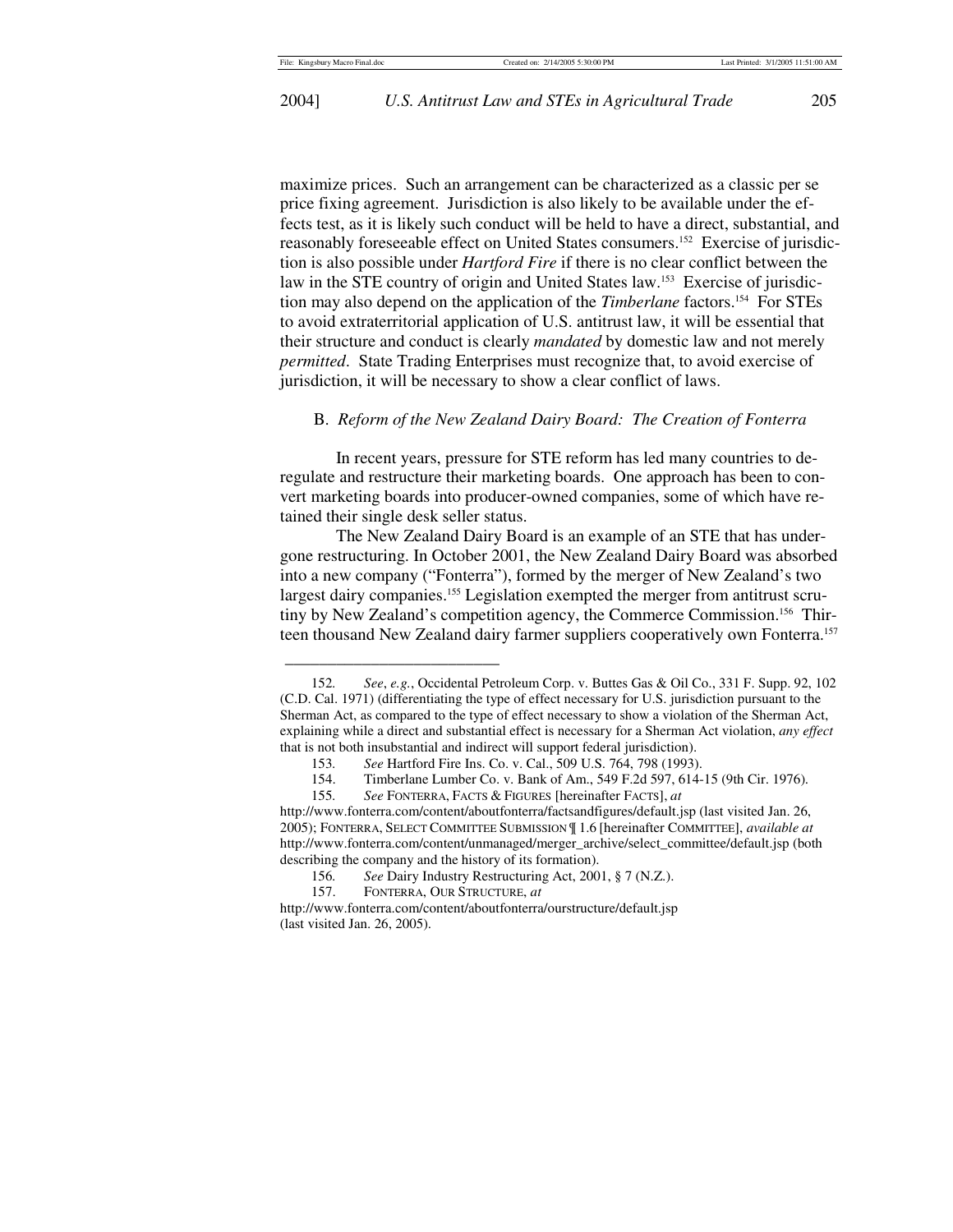Shareholders represent ninety-five percent of New Zealand's dairy farmers and are spread throughout New Zealand.<sup>158</sup> Fonterra is New Zealand's largest company; it generates twenty percent of New Zealand's export receipts and seven percent of its gross domestic product.159 One of the top ten dairy companies in the world, Fonterra is the leading exporter of dairy products and is responsible for one-third of international dairy trade.160

Fonterra replaced the New Zealand Dairy Board, but Fonterra did not retain the Dairy Board's single export seller status.<sup>161</sup> However, quota export rights to designated markets, including the United States, were allocated to Fonterra.<sup>162</sup> Fonterra thus has the license to export to the European Communities and Canada until 2007, to export cheddar cheese and low-fat cheese to the United States until the end of 2008, to export NSPF cheese and other American-type cheeses until the end of 2009, and to export all dairy products to Japan until  $2010$ ,<sup>163</sup> meaning that Fonterra is the sole exporter to those countries. Therefore, although Fonterra is not an STE on the traditional marketing board model, it retains STE status, as defined by the GATT 1994, as a non-governmental enterprise with special statutory rights in the exercise of which it may "influence…the level or direction of imports or exports."164

Fonterra is therefore an interesting example of a new form of STE. It is no longer a state marketing board, and it is no longer a single desk seller. Nevertheless, it is a cooperatively owned private company whose shareholders constitute ninety-five percent of New Zealand dairy producers. It was formed by a merger of the two largest dairy companies, was exempted from antitrust scrutiny and retains licenses to sell into designated markets, including the United States.

At the time of its establishment, Fonterra had market power in the New Zealand markets for dairy products and for milk supplied by farmers.<sup>165</sup> In re-

 <sup>158</sup>*. Id.*

 <sup>159.</sup> FONTERRA, ABOUT NEW ZEALAND, *at*

http://www.fonterra.com/content/dairyingnz/aboutnz/default.jsp (last visited Jan. 26, 2005). 160. FACTS, *supra* note 155.

 <sup>161.</sup> Tony Wharton, *The New Zealand Dairy Industry Merger*, THE STATE OF NEW ZEALAND AGRICULTURE AND FORESTRY 2001 (N.Z. Ministry of Agric. and Forestry), *available at*  http://www.maf.govt.nz/mafnet/rural-nz/statistics-and-forecasts/sonzaf/2001/2001-01.htm.

 <sup>162</sup>*. See Dairy Production and Trade Developments*, DAIRY: WORLD MARKET AND TRADE (Foreign Agric. Serv., USDA), Dec. 2001, *available at* 

http://www.fas.usda.gov/dlp/circular/2001/01-12Dairy/dairyprd.html; *see also* Wharton, *supra* note 161.

<sup>163.</sup> Dairy Industry Restructuring Act, 2001, § 24 (N.Z.).<br>164. Article XVII Understanding, *supra* note 33.

 <sup>164.</sup> Article XVII Understanding, *supra* note 33.

<sup>165</sup>*. Dairy Production and Trade Developments*,*supra* note 162.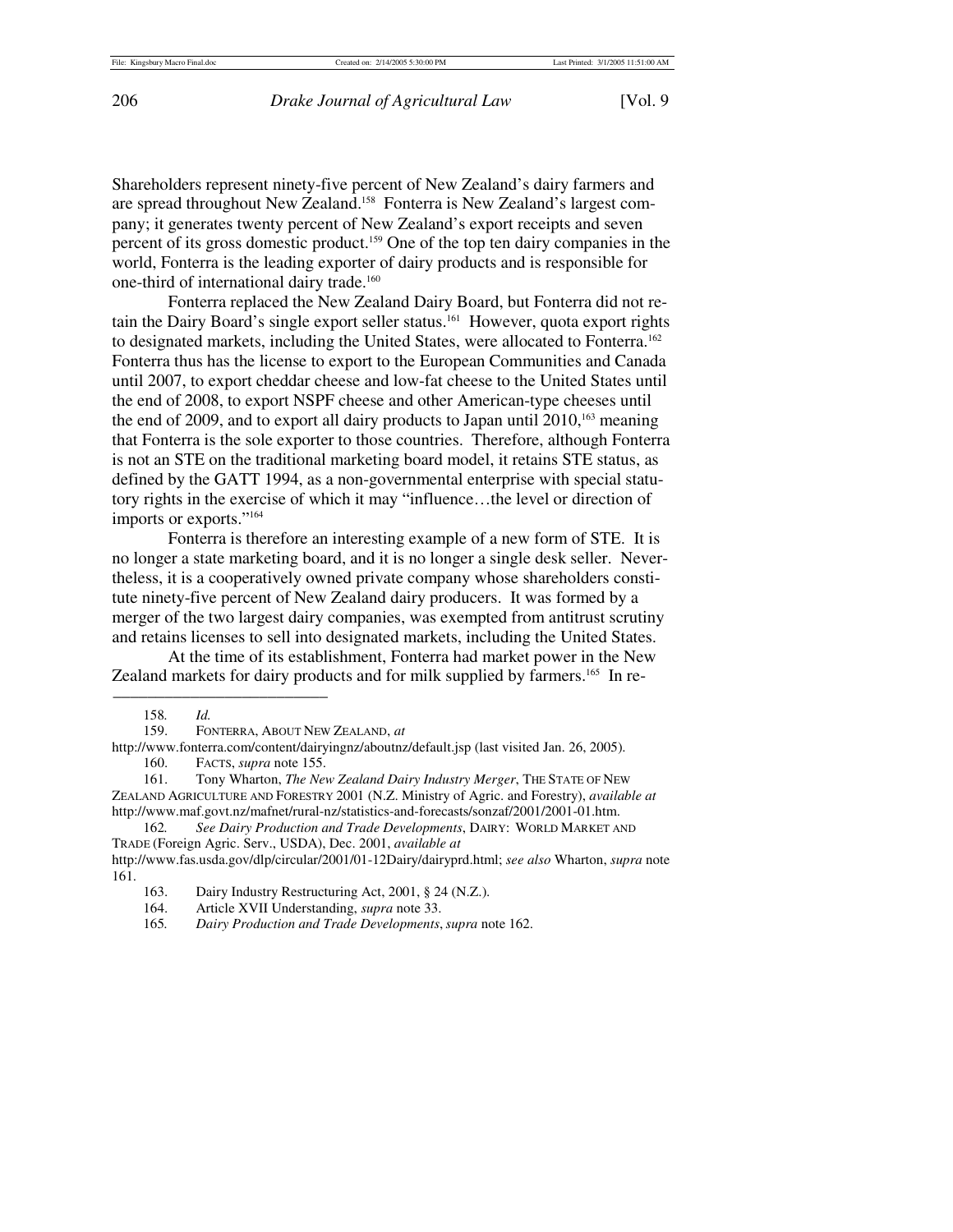sponse to competition concerns, the legislative package approving the merger required divestiture of some assets within twelve months to improve competition in the domestic dairy products markets<sup>166</sup> and also contained provisions for the protection of farmer suppliers and shareholders.<sup>167</sup> Fonterra nevertheless plays a direct role in New Zealand domestic markets beyond that which was played by the former Dairy Board. Under the Ackerman and Dixit classification scheme, this arguably means Fonterra has more power to distort trade than did the Dairy Board.168

The New Zealand government's enactment of legislation allowing a merger to establish Fonterra as a monopoly was a clear application of industrial policy, and a prioritizing of industrial policy over antitrust concerns. The government sought to create a national champion exporter to compete with other large dairy companies internationally. The effect on domestic markets was a lesser consideration.<sup>169</sup> In a submission to the Parliamentary Select Committee considering the merger legislation, Fonterra Co-operative group stated that:

Together, the government of New Zealand and the industry have agreed to a new partnership which:

- a. maintains and strengthens competition in New Zealand consumer markets;
- b. strengthens a world class international marketer of New Zealand [d]airy products;
- c. removes huge costs and inefficiencies;

<sup>166.</sup> Dairy Industry Restructuring Act, 2001, § 9 (N.Z.).<br>167. Id. at Schedule 1 (provisions required for the new c

*Id.* at Schedule 1 (provisions required for the new co-op constitution).

 <sup>168</sup>*. See* ACKERMAN & DIXIT, *supra* note 1, at 17-19. The category into which Fonterra would fall under the Ackerman and Dixit classification is arguable, depending on how the exclusive rights to sell into designated markets are characterized, as well as an assessment of the degree of market power domestically. Fonterra could be classed as either a Type III or a Type IV STE.

 <sup>169</sup>*. See* FONTERRA, SHAREHOLDER QUESTIONS AND ANSWERS ¶ 1.2(3) [hereinafter QUESTIONS] ("The dairy industry exists primarily to participate in international markets. As New Zealand's economic well being is dependent on the industry remaining a dominant player in international markets, the industry's structure must be designed to provide it with the best chance to prosper in those markets. The domestic market is but a part of the picture."), *at* http://www.fonterra.com/content/unmanaged/merger\_archive/news/news\_cd03.jsp (last visited Jan. 26, 2005); *see also* The Honorable Jim Sutton, Minister of Agriculture, Dairy Industry Restructuring Bill First Reading (June 26, 2001) ("The Bill provides for regulatory and structural reform of the dairy industry, to increase the industry's responsiveness to international markets and to stimulate investment and innovation."), *available at* 

http://www.beehive.govt.nz/ViewDocument.cfm?DocumentID=11018.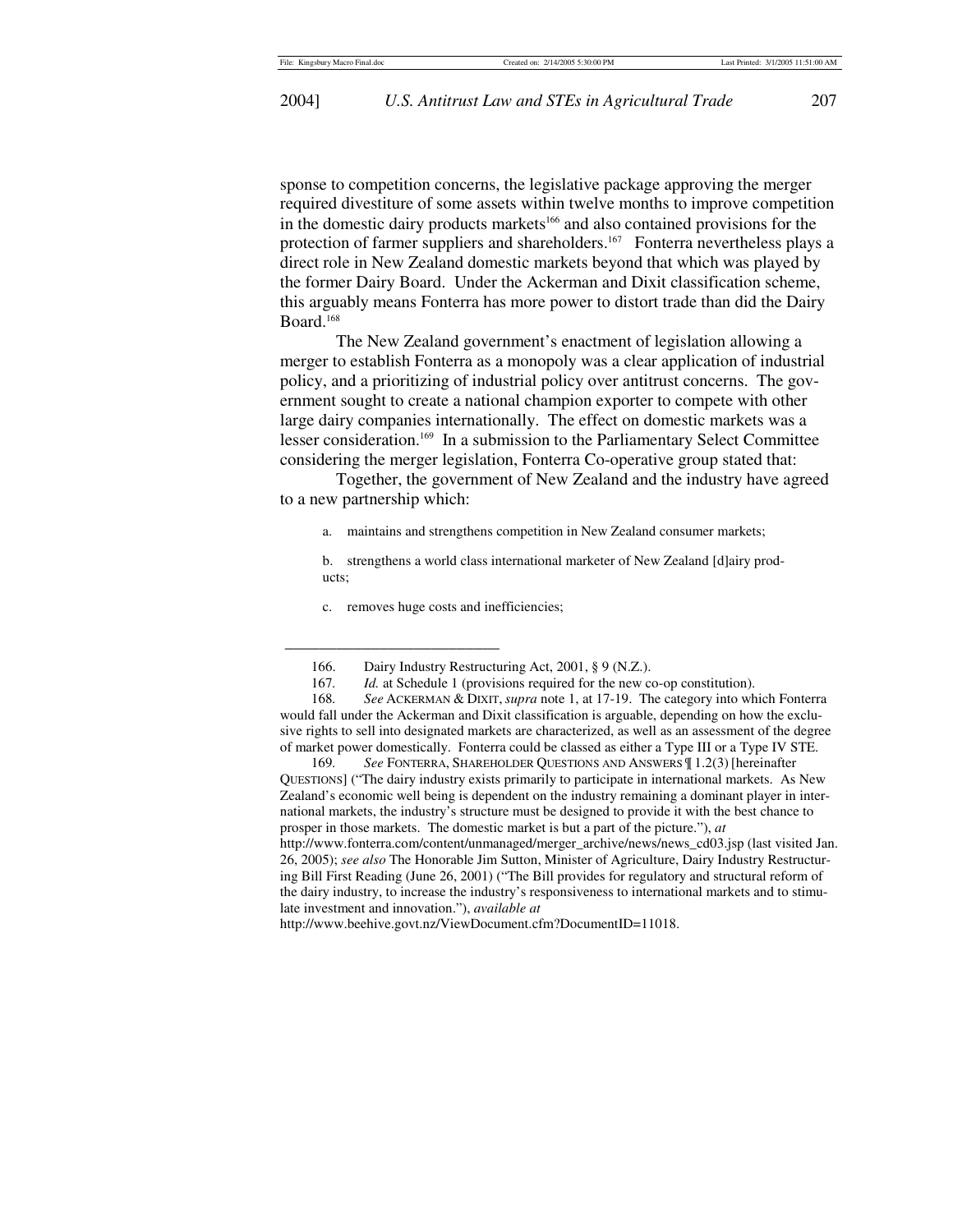- d. maintains New Zealand ownership;
- e. retains farmer control through the co-operative; [and]

f. ensures New Zealanders, and not foreign customers, will take the benefits of those gains.  $170$ 

The policy was to reform the New Zealand Dairy Board to create an internationally-competitive exporting company, large enough to achieve economies of scale and with the goal of maximizing returns to New Zealand producers and to New Zealand as a nation.<sup>171</sup> Fonterra was to be a national champion, explicitly seeking to maximize returns at the expense of foreign consumers.

The restructuring of the New Zealand Dairy Board into Fonterra provides an example of STE-reform and a case study in the potential extraterritorial application of United States antitrust law to a non-governmental enterprise with STE status. It is also an example of one government's industrial policy goal of creating an exporting company as national champion, and government's exempting the merger from antitrust laws.

The merger and creation of Fonterra was authorized by the Dairy Industry Restructuring Act of 2001.172 In relation to United States antitrust law, this raises two questions. First, would the merger itself be subject to United States antitrust jurisdiction under the effects test, and second, would it escape jurisdiction under the doctrine of international comity? The merger was granted immunity from New Zealand competition law, but is still subject to scrutiny in other jurisdictions. Here, the merger itself was arguably anticompetitive, and in violation of either Section One of the Sherman Act or Section Seven of the Clayton Act.<sup>173</sup> The merger arguably produced a company with monopsony power in the domestic market for milk from producers, and market power in the supply of milk to consumers. A United States antitrust plaintiff could argue, after *Trugman-Nash*, that the licensing system in the United States creates United States

 <sup>170.</sup> COMMITTEE, *supra* note 155, at ¶ 1.8.

 <sup>171</sup>*. See* QUESTIONS, *supra* note 169, at ¶ 1.2(3) (stating that "[t]he dairy industry exists primarily to participate in international markets" and New Zealand's "economic well being is dependent on the industry remaining a dominant player in international markets").

<sup>172</sup>*. See* Dairy Industry Restructuring Act, 2001, §4 (N.Z.).

 <sup>173</sup>*. See* WILBUR L. FUGATE, FOREIGN COMMERCE AND THE ANTITRUST LAWS: VOLUME II, 161-62, 166 (5th ed. 1996) (discussing the jurisdictional restrictions of the Clayton Act, which stipulate the requisite effect to be "in any line of commerce or in any activity affecting commerce in any section of the country". In relation to the section of the country requirement, Fugate concludes "imports certainly qualify, and exports probably do.").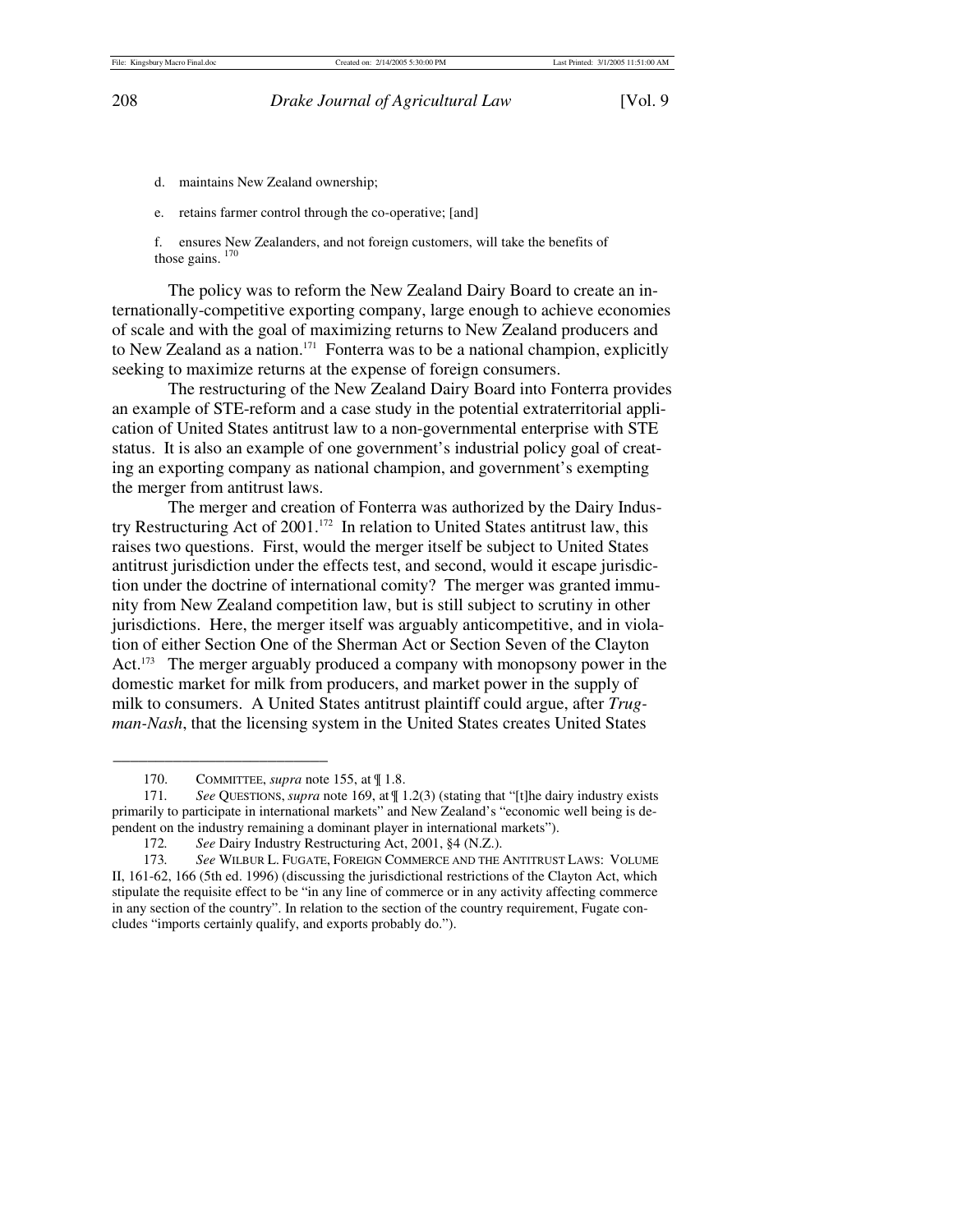markets for New Zealand dairy products such as cheese, and that in allowing the merger, the New Zealand government allowed the creation of a monopoly in those United States markets, which is contrary to United States merger law. A plaintiff might also argue that the merger will allow Fonterra to subsidize its exports by raising prices in the domestic market and thereby engage in predatory pricing in the United States market, $174$  or that the merger creates a dairy company with market power in the global market for dairy products, and the company can use such market power to raise prices and reduce output into the United States.

In reply, Fonterra would argue that U.S. courts do not have jurisdiction under the effects test and under the doctrines of act of state, foreign sovereign compulsion, and international comity. Under the effects test and the Guidelines, conduct must have a "direct, substantial, and reasonably foreseeable effect" on non-foreign or import trade or commerce.<sup>175</sup>

The doctrine of international comity requires analysis under *Hartford Fire* and *Timberlane*. Under *Hartford Fire*, a court will consider "whether 'there is in fact a true conflict between domestic and foreign law.'"176 The merger was authorized and exempted from antitrust scrutiny by the Dairy Industry Restructuring Act of 2001("Restructuring Act").177 However, from the language of the Restructuring Act, it did not *compel* the dairy cooperatives to merge. One stated purpose of the Restructuring Act was to "allow an amalgamation," and the effect of the authorization granted was to *permit* the merger, not to *compel* it. 178 The other *Timberlane* factors<sup>179</sup> might tend to favor the merger, however, as it is a New Zealand merger forming a New Zealand company, the principal effects would be felt in New Zealand. However, it is not clear what weight these factors

\_\_\_\_\_\_\_\_\_\_\_\_\_\_\_\_\_\_\_\_\_\_\_\_\_

 179*. Timberlane Lumber Co*., 549 F.2d at 614-15 (setting out the additional factors to be used in analyzing the effects of a merger as: the nationality or allegiance of the parties and the locations or principal places of business or corporations, the extent to which enforcement by either state can be expected to achieve compliance, the relative significance of effects on the United States as compared with those elsewhere, the extent to which there is explicit purpose to harm or affect American commerce, the foreseeability of such effect, and the relative importance of violations charged of United States conduct as compared with conduct abroad).

<sup>174</sup>*. See*, *e.g.*, Matsushita Elec. Indus. Co. v. Zenith Radio Corp., 475 U.S. 574, 588-90 (1986). However, in such a predatory pricing case it would be difficult to prove harm to United States consumers and to prove ability to recoup lost profits plus interest.

 <sup>175. 15</sup> U.S.C. § 6a (2000).

 <sup>176.</sup> *Hartford Fire Ins. Co*., 509 U.S. at 798 (1993) (quoting Société Nationale Industrielle Aérospatiale v. United States Dist. Court for the S. Dist. of Iowa, 482 U.S. 522, 555 (1987) (Blackmun, J., concurring in part and dissenting in part)).

 <sup>177.</sup> Dairy Industry Restructuring Act, 2001, § 7 (N.Z.).

 <sup>178.</sup> Dairy Industry Restructuring Act, 2001, § 4 (N.Z.).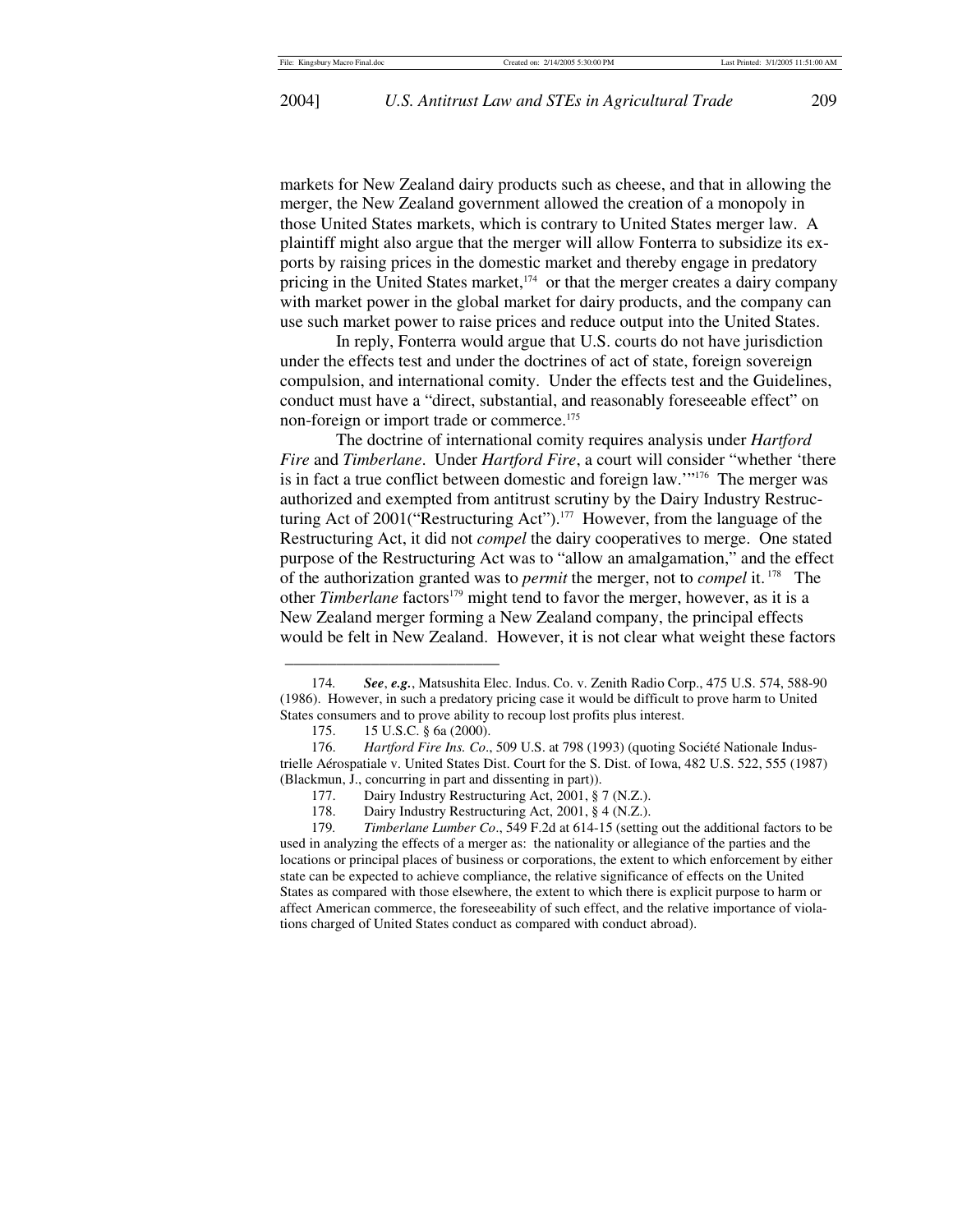would carry in a court as compared to the factor of conflict between the antitrust laws/policies of the two countries. Therefore, if the merger that created a monopoly was itself challenged under Section One of the Sherman Act or Section Seven of the Clayton Act, a court would exclude jurisdiction on grounds of international comity, only if it gave the comity defense a broad interpretation, using the *Timberlane* factors.<sup>180</sup>

The second question is whether United States antitrust jurisdiction extends over Fonterra's price-fixing. In relation to conduct such as the "pricefixing" alleged in *Trugman-Nash* I, the Dairy Industry Restructuring Act clearly grants export licenses to designated markets for "initial periods" and license continuations at reduced amounts.<sup>181</sup> The statute also provides that export rights vest or revert to the Crown, and the Governor-General has power to allocate new licenses by Order in Council made on the recommendation of the Minister.182 However, if United States customers of Fonterra were to allege cartelization as in *Trugman-Nash* I, the comity defense is likely to apply. There is a strong case that Fonterra is compelled to operate as a single desk seller under the statute. Unlike the Dairy Board, Fonterra has no power to license other exporters. It is an exclusive licensee from the Crown. Thus, although customers are prevented from dealing directly with producers, with "effects" on U.S. consumers, there is in fact a true conflict between U.S. antitrust law and New Zealand law. Further, the statute prohibits transfer, sub-license or other disposal of an initial license in respect of a designated market.<sup>183</sup> In addition, the *Timberlane* factors would favor Fonterra as they favored the Dairy Board in *Trugman-Nash.* Comity is therefore likely to apply.

If an antitrust action were to succeed against the merger or price-fixing, a United States court has broad discretion in relation to remedies and could order divestiture of assets, enjoin conduct, and order damages including treble damages and seize assets in the United States.184

 <sup>180</sup>*. See Hartford Fire Ins*. *Co.*, 509 U.S. 799 (1993) (stating that lawful conduct in foreign state in which it took place will not, of itself, bar application of United States antitrust laws on the grounds of comity, even though foreign state has strong policy to permit or encourage such conduct).

 <sup>181.</sup> Dairy Industry Restructuring Act, 2001, §§ 24-25 (N.Z.).

 <sup>182</sup>*. Id.* § 26.

 <sup>183</sup>*. Id.* §§ 28-29.

 <sup>184</sup>*. See generally* FUGATE, *supra* note 75, at 306-33 (discussing jurisdictional questions for relief in foreign trade antitrust cases).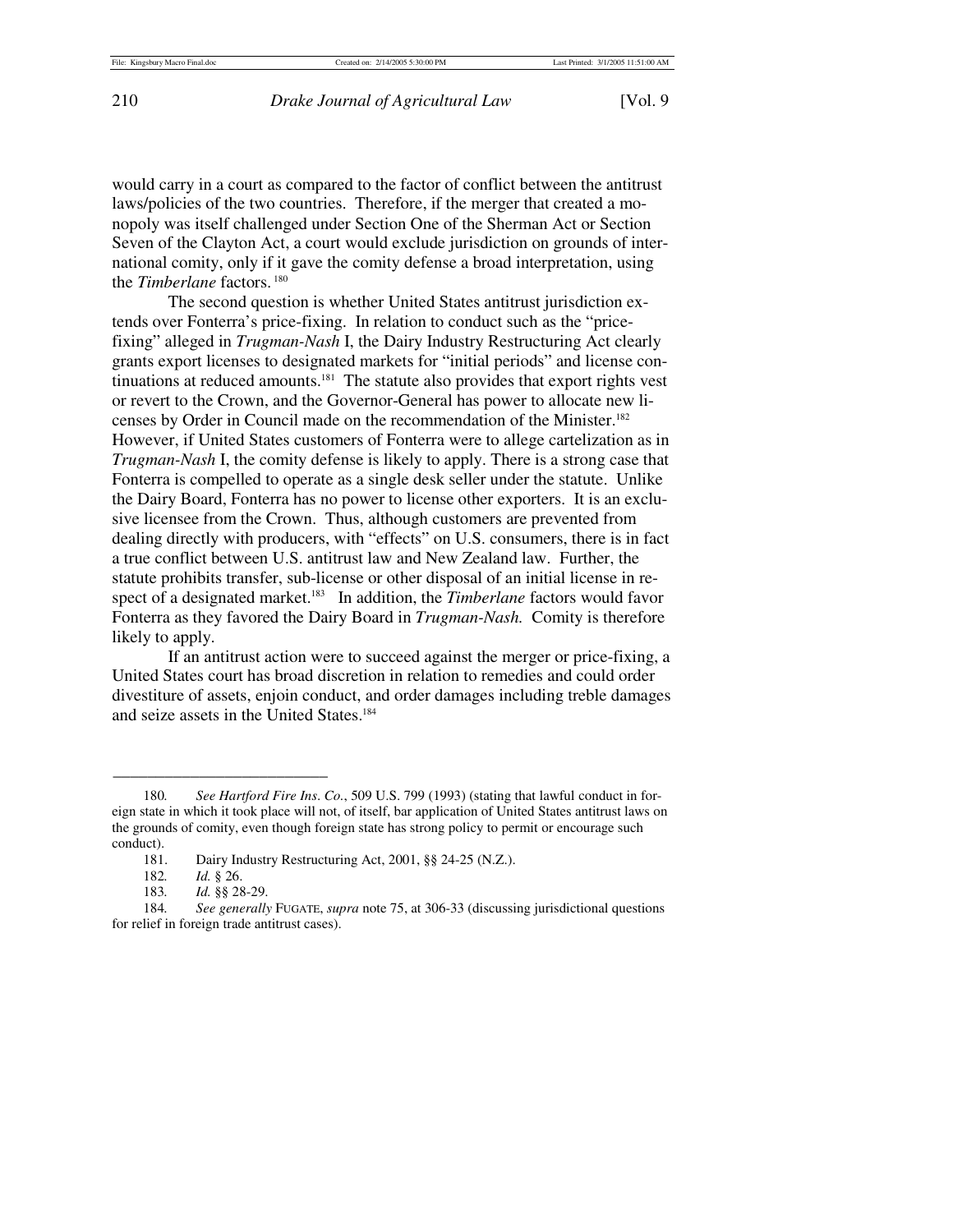2004] *U.S. Antitrust Law and STEs in Agricultural Trade* 211

#### V. ANTITRUST POLICY: SHOULD UNITED STATES LAW APPLY?

United States antitrust jurisdiction should be excluded in the case of the New Zealand dairy industry. In a broader sense, U.S. antitrust law is not a useful tool for remedying the imperfections in international agricultural markets as they are currently configured. The purpose of antitrust law is to promote competition in markets for the benefit of consumers.<sup>185</sup> Where private power has been substituted for competition, antitrust law intervenes to restore competition.<sup>186</sup> Intervention is therefore only justified where a market would be competitive, or at least more competitive, but for the merger or restraint. World agricultural trade simply does not offer a counterfactual competitive market. Rather, world agricultural trade is characterized by protectionism, subsidies and tariff rate quota.<sup>187</sup> Agricultural export STEs are a response to the distorted character of world agricultural trade.188 They are used by agricultural exporting nations like New Zealand, and by many developing countries, to improve returns to producers in a protectionist marketplace and thereby attempt to make the playing field a little more level.<sup>189</sup>

The United States uses both subsidies and quotas to protect its domestic producers from competition.<sup>190</sup> In so doing, it chooses to place the interests of its producers above the interests of its consumers, and by limiting output, imposes higher prices on its consumers. The New Zealand case illustrates this point. There exists an output limitation for New Zealand dairy produce in the United States markets, but this output limitation is a creation of United States policy, and it is this output limitation that raises prices to consumers. New Zealand, by contrast, does not subsidize its producers, and sets no import quotas.191 New Zealand has restructured the dairy industry so that Fonterra operates as an STE only in markets distorted by tariff rate quota, such as the United States market. In this trade context, the United States antitrust laws are the wrong remedy for imperfec-

 <sup>185.</sup> William J. Kolasky, Using Competition Policy to Promote International Competitiveness, Address Before the American Chamber of Commerce, Seoul, Republic of Korea (Nov. 14, 2002), *available at* http://www.usdoj.gov/atr/public/speeches/200485.pdf.

<sup>186</sup>*. See id.*

 <sup>187</sup>*. See* STAFF OF HOUSE COMM. ON AGRIC., *supra* note 97.

See PADDOCK, *supra* note 19, at 7.

 <sup>189.</sup> ACKERMAN & DIXIT, *supra* note 1, at 11.

 <sup>190</sup>*. See* Allen N. Rae, The U.S. Farm Bill 2002: A View from New Zealand, Presented at the AARES 5th Annual Symposium (Sep. 19, 2002), *available at* http://econ.massey.ac.nz/caps/UNE\_Farm\_Bill.pdf.

 <sup>191</sup>*. New Zealand Notification*, *supra* note 94, at 3-4.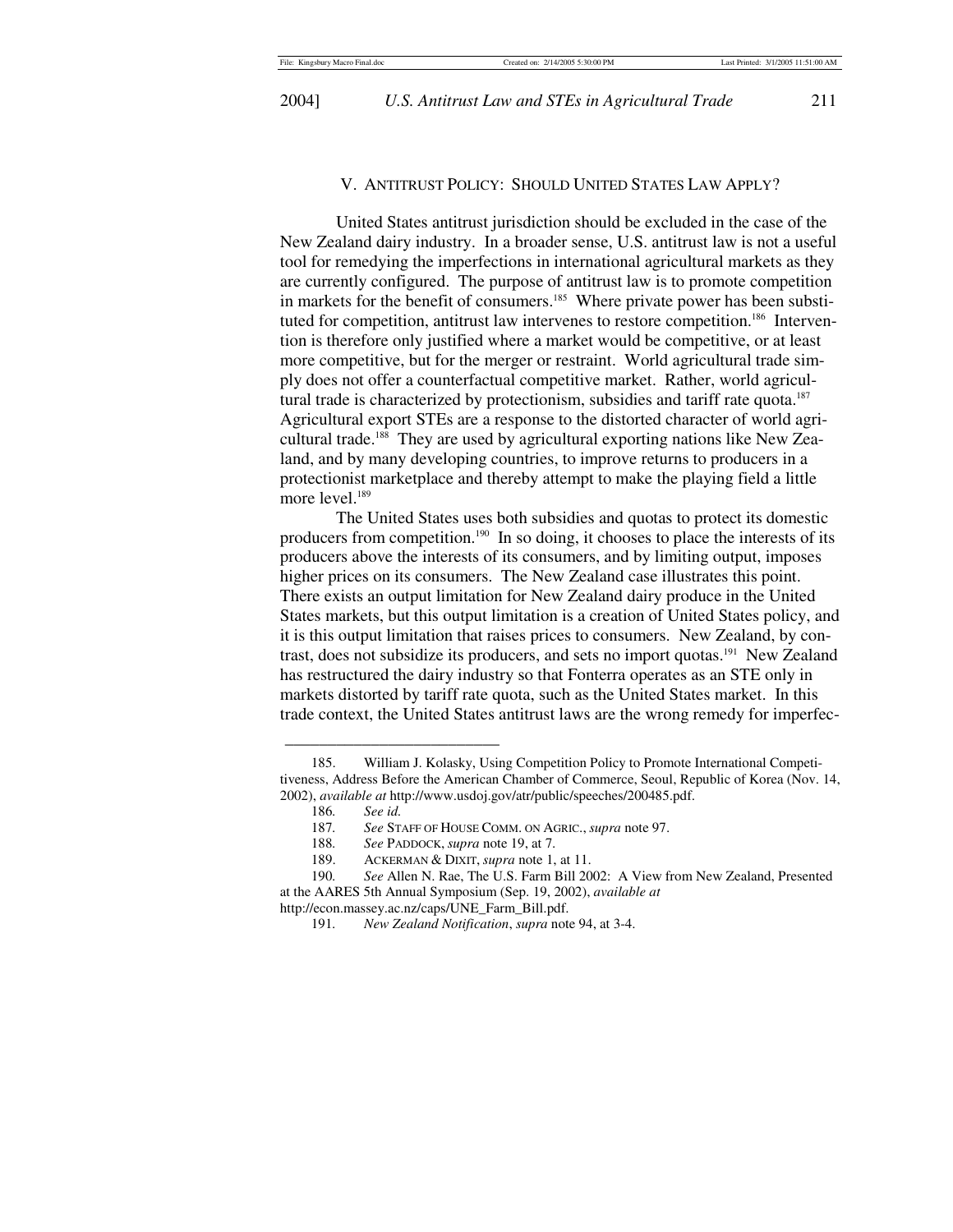tions in competition. The right remedy is dismantling the tariff rate quota, and this remedy will be achieved, if at all, through trade negotiations rather than through antitrust suits.

Nevertheless, plaintiffs may bring antitrust suits against STEs in United States courts.<sup>192</sup> In such cases, courts should take a broad approach to comity, and apply all of the *Timberlane* factors rather than focusing only on the narrow issue of conflict. *Hartford Fire* does not preclude such an approach.<sup>193</sup> This relatively broad approach to comity seems to allow some scope for the contextual considerations that are an essential element in any assessment of STE antitrust liability, and the result should be exclusion of jurisdiction in such circumstances. If courts do not apply comity, then, at a minimum, STE conduct should not be subject to per se rules, but should be subject to rule of reason analysis that takes into account quota output limitations and other protectionist measures.<sup>194</sup> Application of comity is, however, a better approach.

The author's view is not that extraterritorial antitrust law should never be used to protect consumers in agricultural trade. On the contrary, in the event that agricultural trade is substantially liberalized and STEs with market power are effectively cartelizing a market, antitrust law is available and should be used. United States antitrust law is a useful tool in circumstances where there exists a clear counterfactual competitive market, without quota or similar restrictions, and where United States consumers suffer antitrust injury. However, such actions against STEs are likely to be rare under liberalized trade conditions. Without quota restrictions, courts can be expected to define agricultural product markets more broadly. (For example, the relevant market will be "cheese" rather than "New Zealand cheese"). In markets broadly defined, there will be few STEs with sufficient market power to operate as effective cartels.

There are current proposals to negotiate a multilateral competition law agreement within the World Trade Organization.<sup>195</sup> Such a multilateral agreement formed in a trade context has the potential to be a more balanced instrument

 <sup>192</sup>*. See*, *e.g.*, *Hartford Fire Ins. Co.*, 509 U.S. at 794-99 (1993) (refusing to dismiss the suit and allowing application of the Sherman Act).

 <sup>193</sup>*. See id*.

 <sup>194</sup>*. See generally* Roberts, *supra* note 5, at 311-14 (finding that when addressing policy considerations of STEs, various rules, accommodations and options are needed to adequately address STEs).

 <sup>195.</sup> WORLD TRADE ORGANIZATION, TRADE AND COMPETITION POLICY: WORKING GROUP SET UP BY SINGAPORE MINISTERIAL, *at* 

http://www.wto.org/english/thewto\_e/minist\_e/min01\_e/brief\_e/brief13\_e.htm (last visited Jan. 26, 2005).